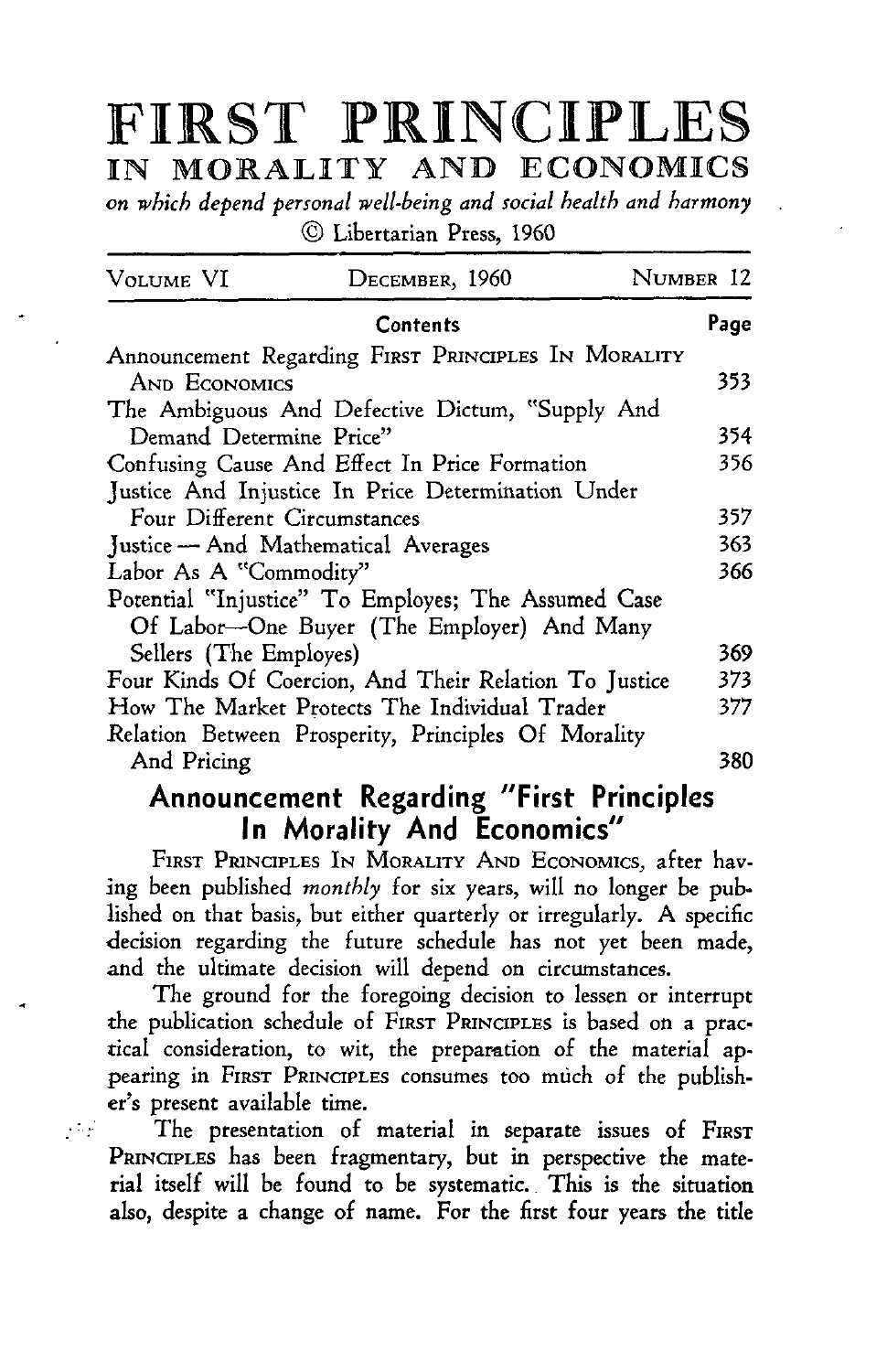was PROGRESSIVE CALVINISM; for the latest two years, FIRST PRIN-CIPLES. The original title was unnecessarily sectarian; Calvinism is only a part of Christianity; further, much of the material content has been ethical, which is as valid for a Mohammedan, Shintoist, Buddhist, etc., as for a person nurtured in the Hebrew-Christian religion\*.

The format of FIRST PRINCIPLES was selected so that the twelve issues in each year could be bound in book form. Paperbound copies of the six years are available at \$3 a copy. Copies of some monthly issues are yet available; the supply of others is exhausted.

This' publication has been a hybrid-a cross between Hebrew-Christian ethics and neoclassical economics. Much of the ethics presently taught in Christian churches is here evaluated to be ( 1) neither a correct interpretation of what the Hebrew-Christian religion teaches in regard to proper conduct toward fellow men; nor (2) reconcilable with an internally consistent science of the relation of men to things, that is, with a science of economics.

When the Christian church discovers that it is suffering loss of prestige and inlluence in the practical world, in the world of human action, then it should also realize that that may in part be ascribable to its ethics being unscriptural and sanctimonious, and inconsistent with the ends allegedly aimed at.

# **The Ambiguous And Defective Dictum, "Supply And Demand Determine Price"**

Men naturally undertake to be practical economists. They confidently declare that "supply and demand determine price." Their statement can be quite right, but it is desirable that they and their hearers know what that proposition really means. Anyone, however, who has mastered the material on supply and de-

Published monthly by Libertarian Press. Owner and publisher, Frederick Nymeyer. Bound copies of 1955 through 1960 issues, each \$3.00. Send orders to Libertarian Press, 366 East 166th Street, South Holland, Illinois, U. S.

<sup>\*</sup> Some of the material in the earlier issues was even denominational and individual in character; however, that aspect of the ma- terial should be appraised as being *illustrative of general trends and attitudes,* and therefore, in *that* sense, of wide rather than nar- row significance.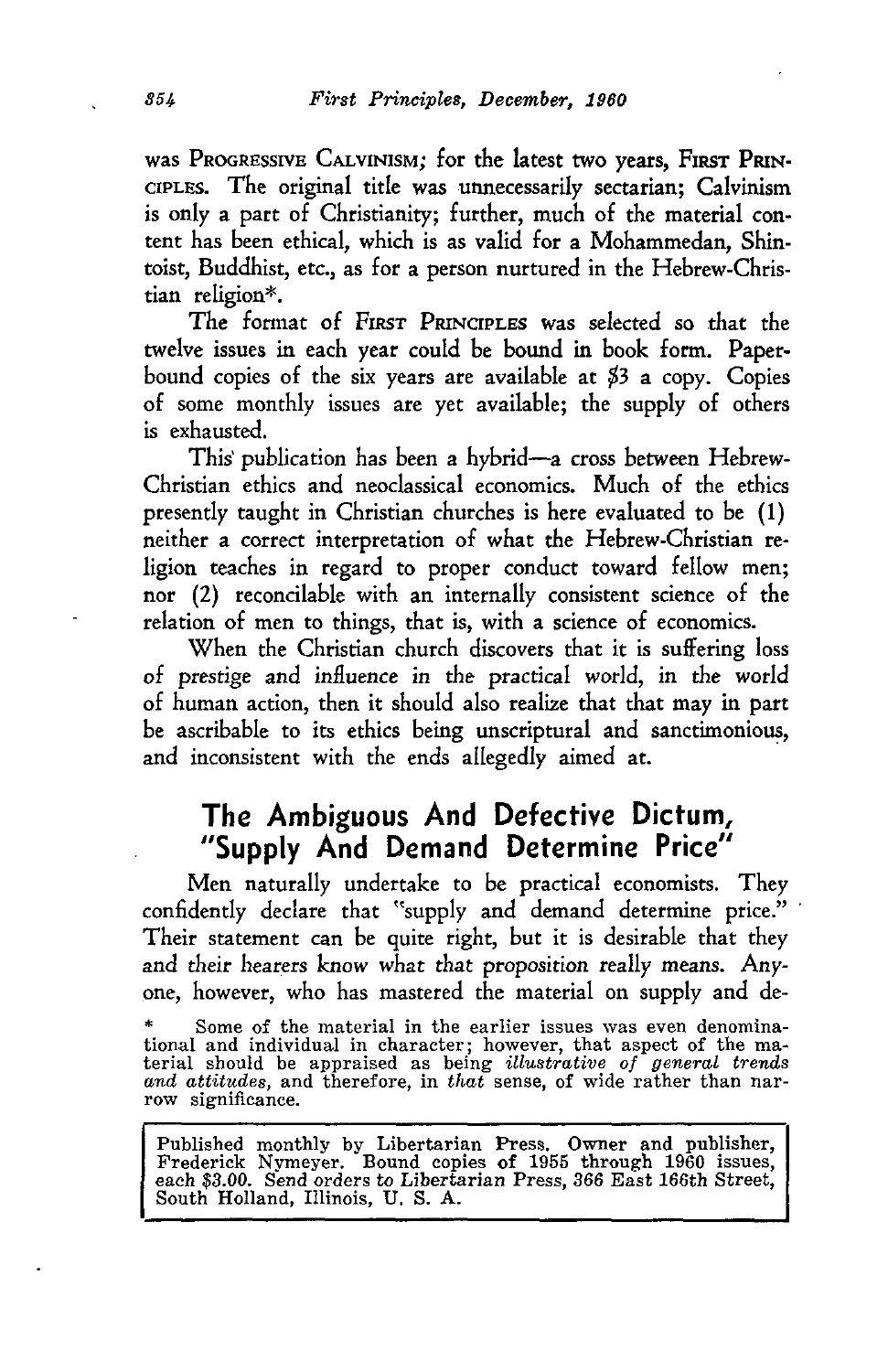mand as presented in the preceding three or four issues of FIRST PRINCIPLES (where *value* and *price* have been discussed), will realize that whoever says "supply and demand determine price" does not necessarily fully understand what he is saying, unless he analyzes *price formation* in the manner in which Böhm-Bawerk (who was quoted) has done it. The formula, supply and demand determine price, may be little more than empty sounds.

The words, *supply* and *demand,* are "objective." But price is determined by *subjective evaluations*. Instead of the old cliché, supply and demand, it would be better to substitute, "Suppliers and demanders determine price." The rephrasing emphasizes that people, and not things, determine prices. For something to have value somebody must need it, know that he needs and wants it, and the supply of what he wants must be sufficiently limited so that the thing is scarce, and consequently not a free good.

Substituting the term, *suppliers and demanders,* for the other term, *supply and demand,* although a gain in terminology, still is unsatisfactory. Böhm-Bawerk showed, in what was quoted in the previous issue, that not all *suppliers and demanders* affect the price. Finally, it is *only the marginal pairs of buyers and sellers*  who determine the range within which the price will settle. The many excluded would-be buyers and sellers have no effect on the price, except the members of one of the marginal pairs. Those buyers and sellers who do have a greater capability for exchange than the marginal pairs *indirectly* affect the price by determining who the participants in the marginal pairs will be, but the price itself is not directly determined by the former.

And so, having first abandoned *supply and demand* for *suppliers and demanders,* it is necessary secondly to abandon that formula, too, and substitute for it, the *marginal pairs of buyers and sellers determine price.* But few of the many who facilely say, supply and demand determine price, have knowledge of what is meant by *marginal pairs.* 

Statements, then, about supply and demand, in a general slogan may be almost meaningless to people who use *general terms* the content of which they may not adequately understand, and which they have probably not dissected or analyzed in a specific case, in a manner as Bohm-Bawerk (with various simpli· fying assumptions) analyzed an assumed "market" for horses,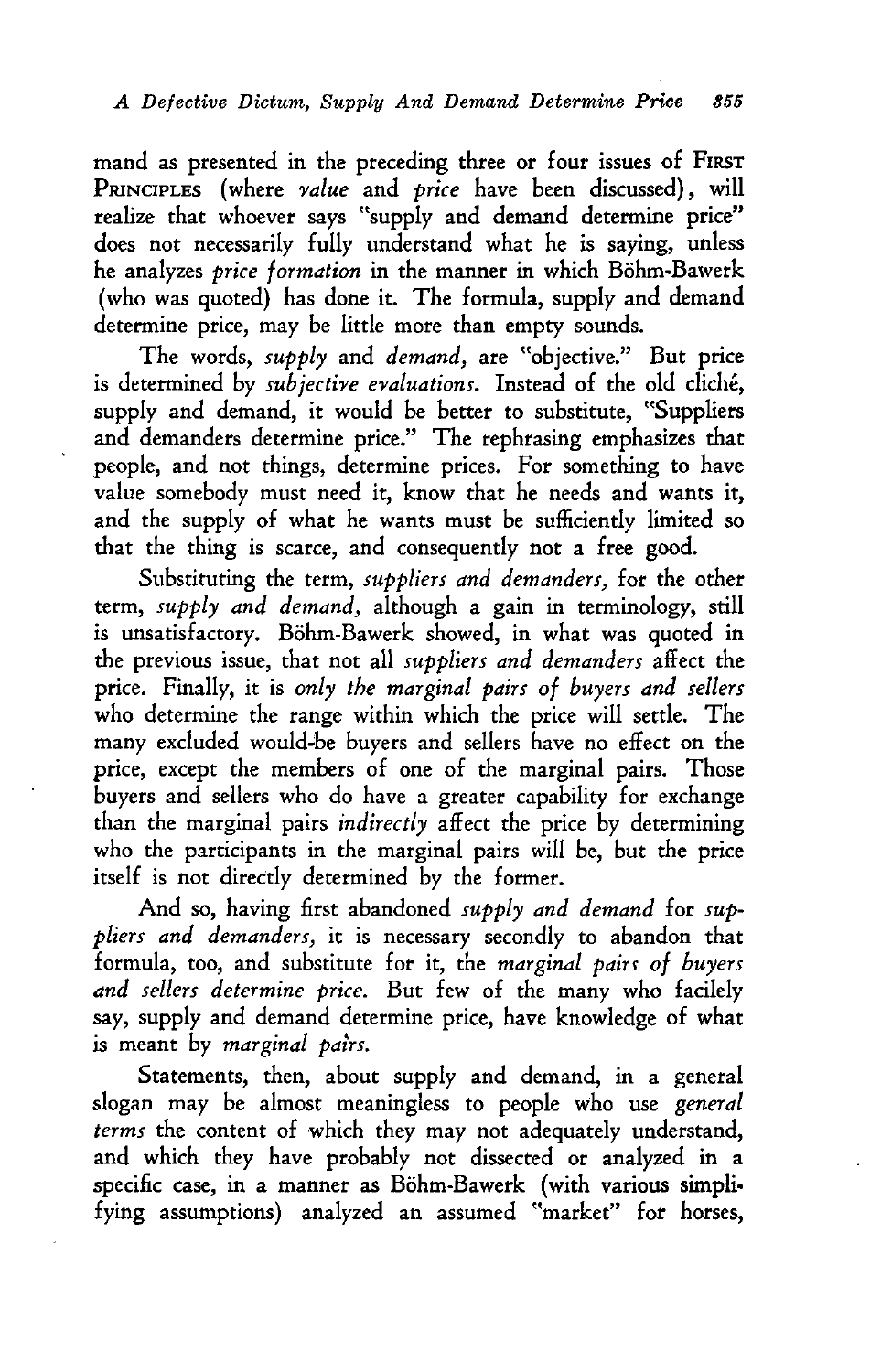with ten would-be buyers and eight would-be sellers. Even that *simplified* analysis (quoted *in extenso* in the November issue) may not be adequately understood by readers (i.e., fully enough to be employed by them in practical cases).

People who learn the theory of the formation of prices are not necessarily the shrewdest traders who somehow or other come off better than the rest of mankind when they buy and sell, *but*  at least they can have a conscious method of analyzing markets as Bohm-Bawerk did, and consequently become better buyers and sellers than they were formerly. If a man is unable to make more money for himself hereafter, from Böhm-Bawerk's method .of analysis, when buying and selling, then he probably remains in the class of those who repeat the words, *the marginal pairs determine price,* but those words are really mere sounds just as are the words in the declaration: supply and demand determine price.

He who buys and sells better after having read Bohm-Bawerk's analysis of price formation than he did before (assuming he is active in business), really knows what it means that the marginal pairs determine price.

# **Confus.ing Cause And Effect In Price Formation**

A fruitful cause of intellectual confusion is to see that there is a *cause and effect* relationship between two things, but to reverse the relationship, and consider that that which is really a cause is an effect and that that which is an effect is a cause.

Parents of an adolescent son may marvel at his appetite, and they may "explain" the situation by saying that "John has a big appetite, because he is growing fast." On reflection, they might reverse the statement and say, "John is growing fast, because he has a big appetite." Clearly, the *effect* which John's parents have in mind is his "growing fast," and the immediate *cause* is his big intake of food.

In the sciences, cause and effect have frequently been "reversed" erroneously. This has happened conspicuously in the science of economics. One writer has written:

Malicious persons have been prone to describe [British Classical Economics], the system of political economy which Ricardo formulated and Mill made popular, as the cart-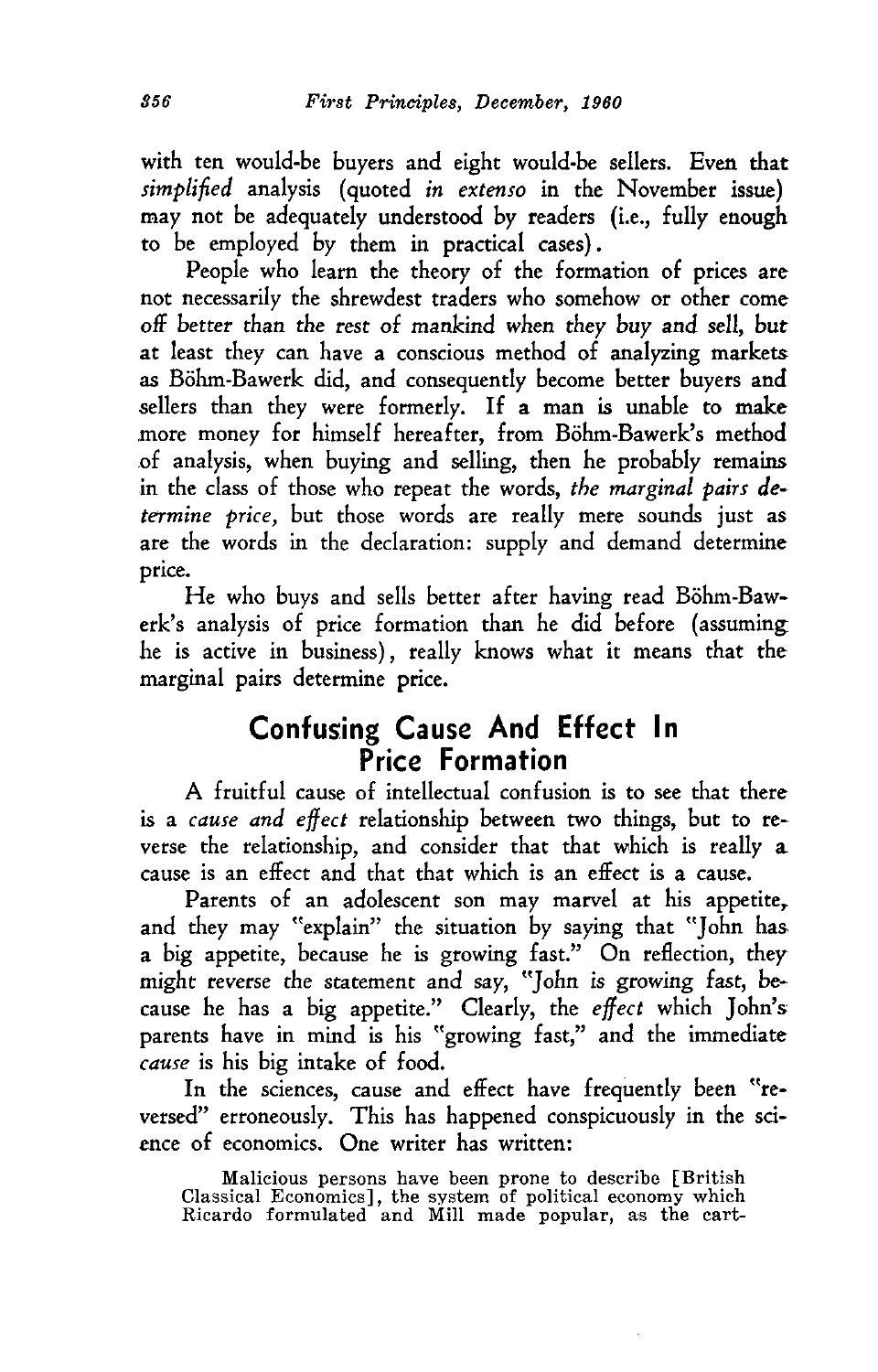before-the-horse system, ... according as they were struck by the [frequency] with which that system mistakes cause for effect.

Ricardo, for example, taught that *costs determine prices.* It is instead the other way around, because the prices obtainable for finished merchandise determine which costs are tolerable; that is, demand determines prices. One way to formulate the difference between British Classical Economics and Austrian Neoclassical Economics is that the former says *costs determine prices,* and the latter says *demand determines prices.* 

There can be no real doubt that the statement just quoted about British Classical Economics is essentially correct; Mill, Ricardo and their followers did, on the subject of price determination, confuse cause and effect.

Unfortunately, Karl Marx and his fellow-socialists undiscriminatingly accepted Mill's and Ricardo's ideas. Marx asserted aggressively that a cost factor-one important cost factor, namely *labor-was* the determinant of prices, or should be.

In confusing cause and effect in the the crucial field of prices, Mill, Ricardo and Marx made the same basic error.

# **Justice And Injustice In Price Determination Under Four Different Circumstances**

### Prices Under Four Different Circumstances

In the October and November issues extracts were presented of Böhm-Bawerk's analysis of the price that will prevail for a horse or horses under four different circumstances: (1) isolated buyer and seller, (2) one-sided competition among buyers, (3) one-sided competition among sellers, and (4) two-sided competition.

In isolated bargaining the price of a horse (under Böhm-Bawerk's assumptions) can vary in a wide range, between \$100 and \$300.

Under one-sided competition among buyers, the prices will fall in a higher and narrower range, between \$280 and \$300.

Under one-sided competition among sellers, the price will fall in a lower and narrower range, between \$100 and \$120.

Under two-sided competition, the price will fall in a middle and very narrow range, between \$210 and \$215.

Chart I shows the foregoing, graphically.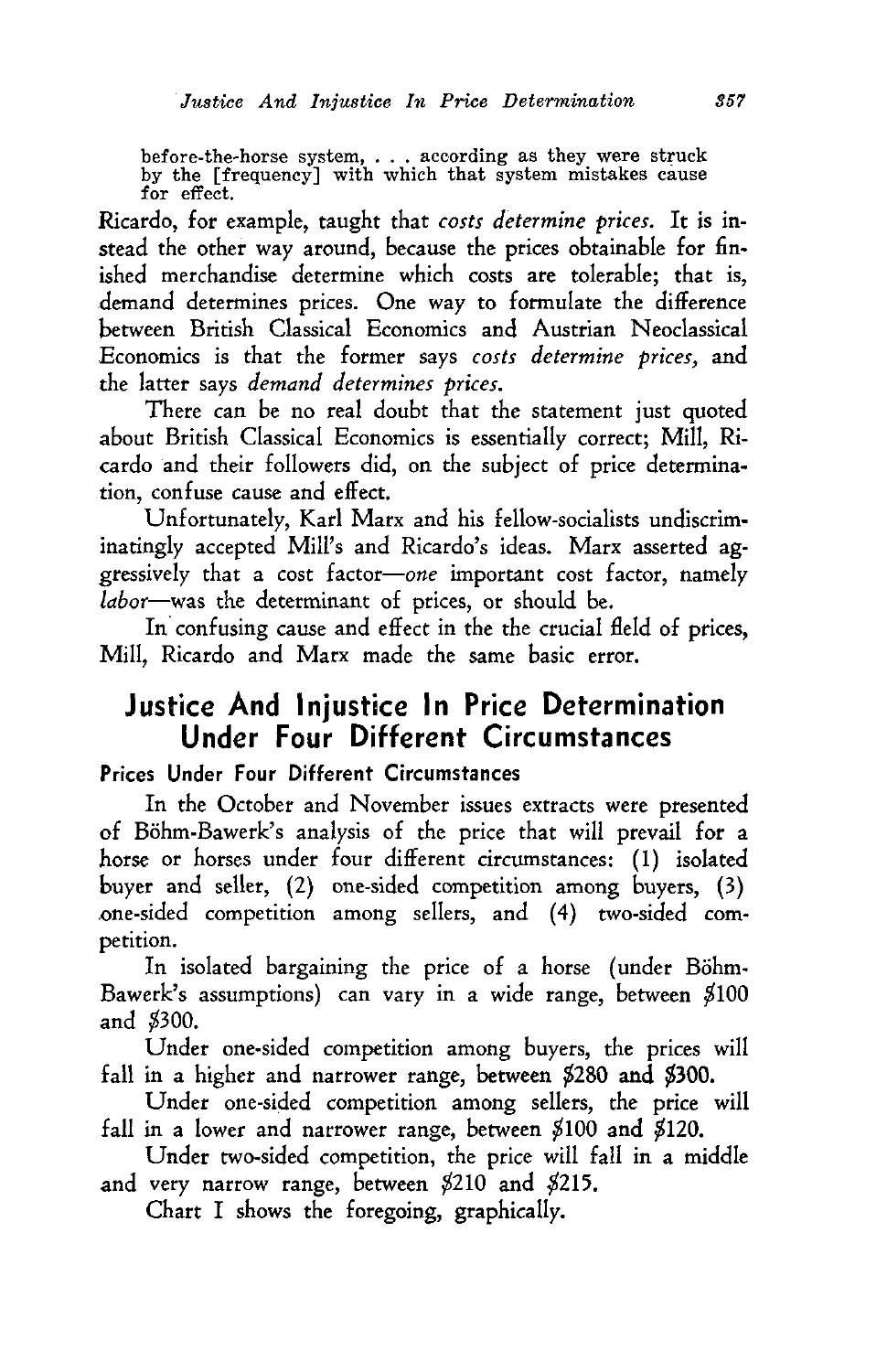### **CHART I "Just" and "Unjust" Market Prices For Horses Under Four Circumstances**

- (1) Isolated Exchange
- (2) One-Sided Competition Among Buyers
- (3) One-Sided Competion Among Sellers
- (4) Two-Sided Competition



L When there is one buyer and one seller, the range in which the bargaining takes place can be very wide. The trader who is better, or bolder, or more ruthless, can force the price far in the direction of his own idea of what the price should be, and far away from what the other man would like the price to be. (See the heavy portion of the first horizontal bar in Chart I, which shows the range in which the price can fall.)

2. When there is *one* seller but *many* buyers, the seller has a heyday. He easily obtains a higher price, not because he is a better, bolder and more ruthless trader, but *because the buyers compete with each other by outbidding each other.* To get a high price is not evidence that a man is an extortionist and hardhearted;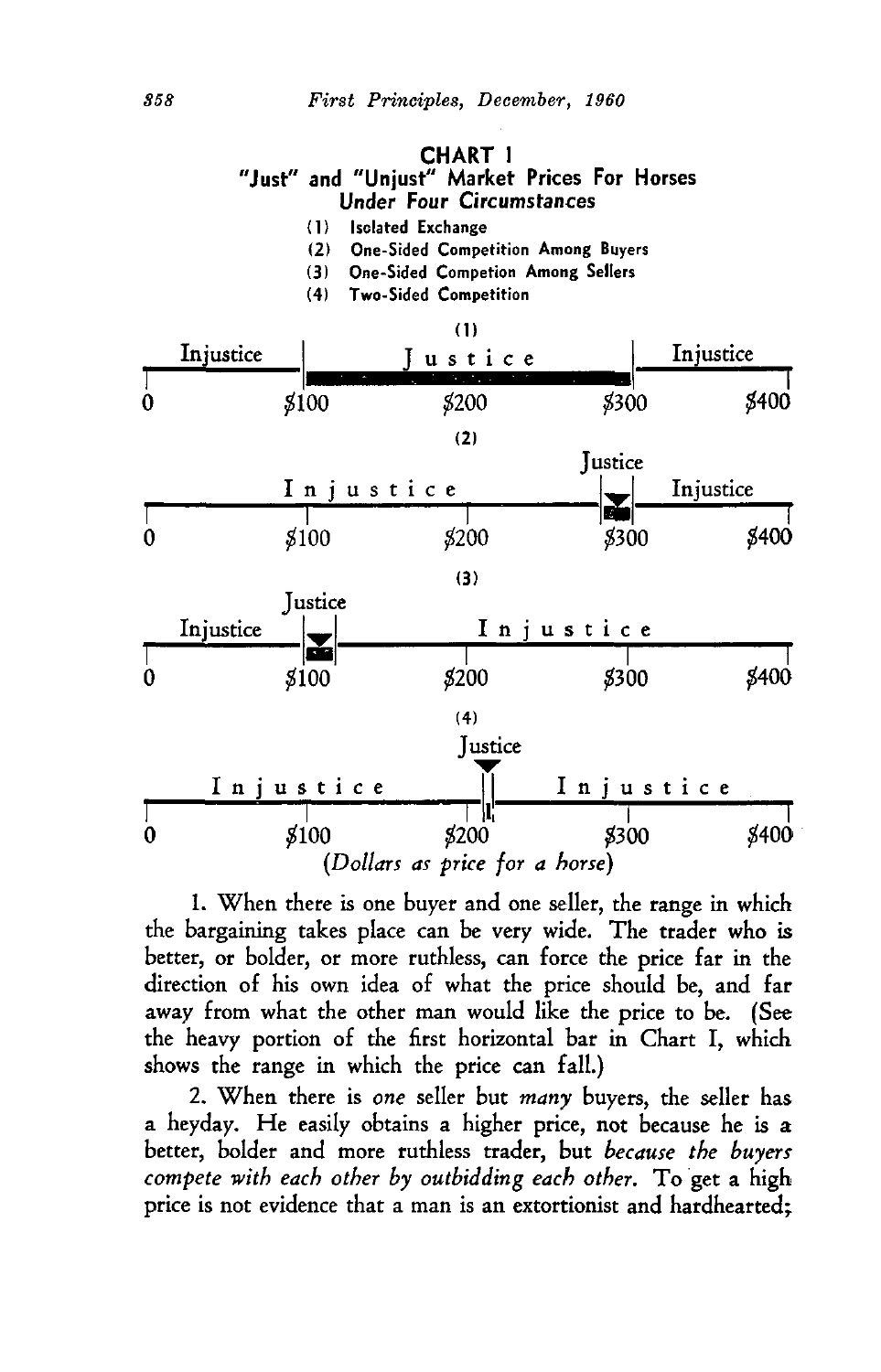it often is nothing more than evidence that buyers consider it to be for their own good to outbid each other. It is not so much the seller who extorted for himself the higher price; instead he received the higher price effortlessly because of the eagerness of the several buyers. (See the heavy portion of the second horizontal bar in Chart I.)

3. When there are *many* sellers and *one* buyer, the situation is reversed. The sellers under-sell each other. A low price is not conclusive evidence of skillful and heartless pricing by the buyer; it may instead be evidence of eagerness of sellers to sell. It is for that reason that the price of the horse that is sold will be lower. (See the heavy portion of third horizontal bar in Chart I.)

4. When there are *many* buyers and *many* sellers, the range in which the buyers and sellers can be "tough" toward each other is narrow. The range in our example became a trifling \$5 compared to \$200 in isolated trading. Skillful and ruthless traders have no real range in which to "extort" from another what their intelligence, wealth or strength might induce them to attempt to "extort." The "market" restricts them. (See the small heavy portion in the middle of the fourth horizontal bar in Chart I.)

### Definition of Justice and Injustice

The four horizontal bars in Chart I are divided into sections labeled "Justice" and "Injustice." The terms need definition.

What is *justice* in price determination? That no buyer *coerces*  a seller beyond the limits that the seller is willing to go; and vice versa, that no seller *coerces* any buyer beyond the limits that the buyer is willing to go.

Readers who have not read the preceding two issues may not fully realize that that is an absolute requisite for justice. Justice assumes *noncoercion*, and therefore noncoercion is part of the definition of justice. Every buyer and seller, by this definition, himself *wishes* to be a buyer or seller at the price that prevails. Every actual buyer and seller prefers to pay the price he is paying or receiving, versus not trading at all. Every buyer and seller, according to his own estimation, *gains* by the transaction. He trades *willingly.* The market he creates or helps create is, in that sense, a *free market.* 

### What Justice Does Not Include

But the term *justice* in price determination does not assume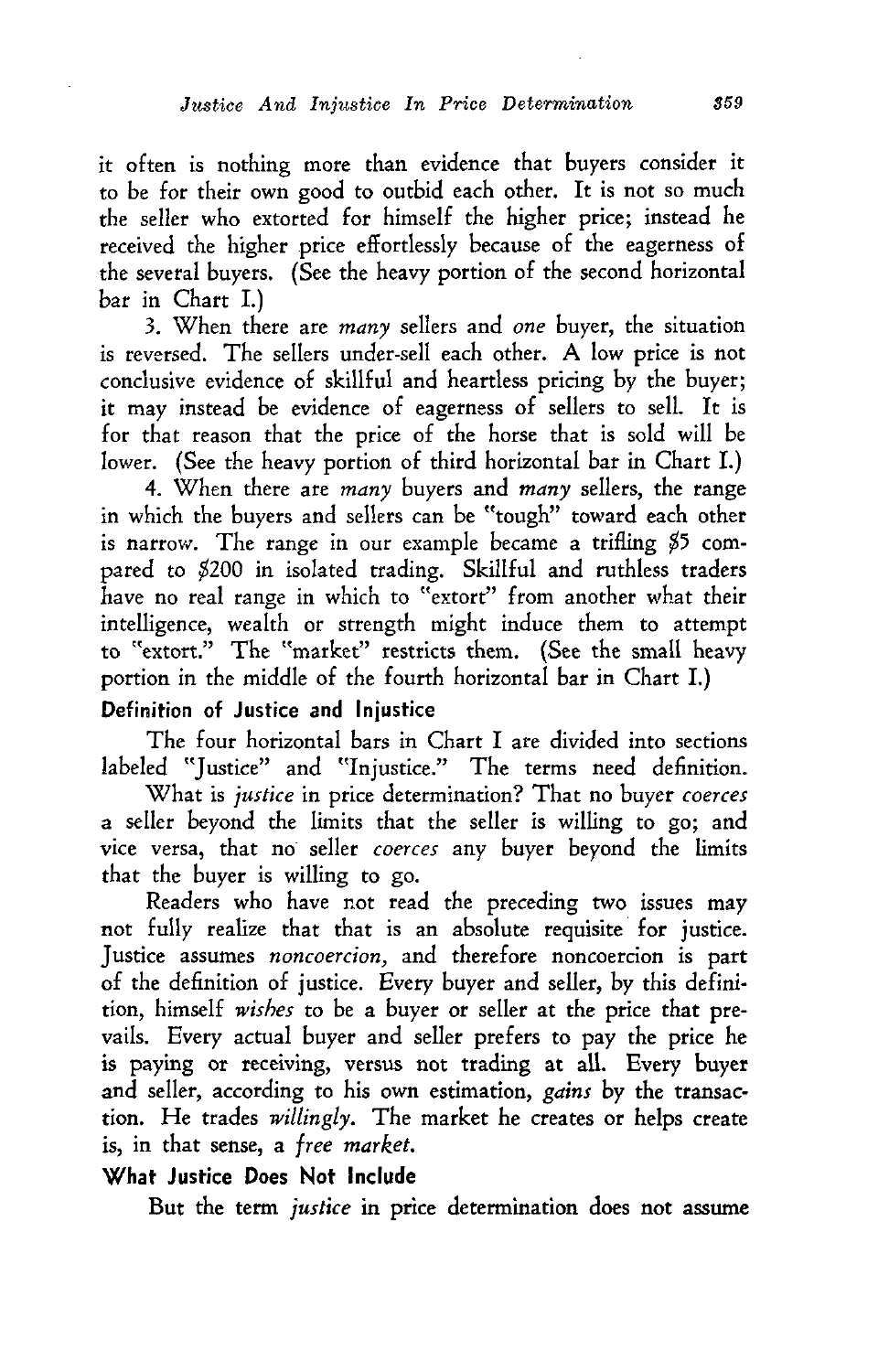some things. It may be well to be explicit about that.

1. First, it does not assume equality of circumstances. It assumes instead inequality-one man wants a horse, and another man with a horse to sell wants something in place of his horse. The valuations of the participants in the market will necessarily be different.

Prayers in churches on Sunday should give thanks to God that He made us different from each other, and put us all in different circumstances. That is even better thanksgiving than that the church members are all "one body." The fact that we are different is the basis for exchanging, and the opportunity of exchanging is the principal basis for people associating together. Society depends on mutually beneficial exchanges. Civilization and a high standard of living depend on inequality or disparity, on differences in values between people. We help each other moreshow "brotherly love" to each other more-by *voluntary* exchanges than by any other activity. (See what has been written about Ricardo's Law Of Association or Cooperation, in Volume IV, numbers 7 to 10.)

2. Nor can justice in price determination assume that there is perfect knowledge by the participants of the ultimate wisdom of what they are doing. There is no perfect human wisdom. We have only partial knowledge. Every man must engage in exchanging and trading according to his own "light." That some have more light and others less is inescapable.

Every man must be his own judge when he buys and sells. That responsibility is accompanied by some undesirable features. The alternative is that another makes the decision for the first man. But such an arrangement, that we are our brothers' keepers, is accompanied by even more undesirable consequences. The abuses of paternalism and mandatory control over others are worse than the abuses of freedom. It is safer to rely on protecting the self than to rely on protection by others.

### **The Concomitant Of Justice**

But the further question may be asked: Is nothing more to be relied on than atomistic competition, and is it always: every man for himself only?

To have that perspective of a free market is to fail to see its character clearly and realistically.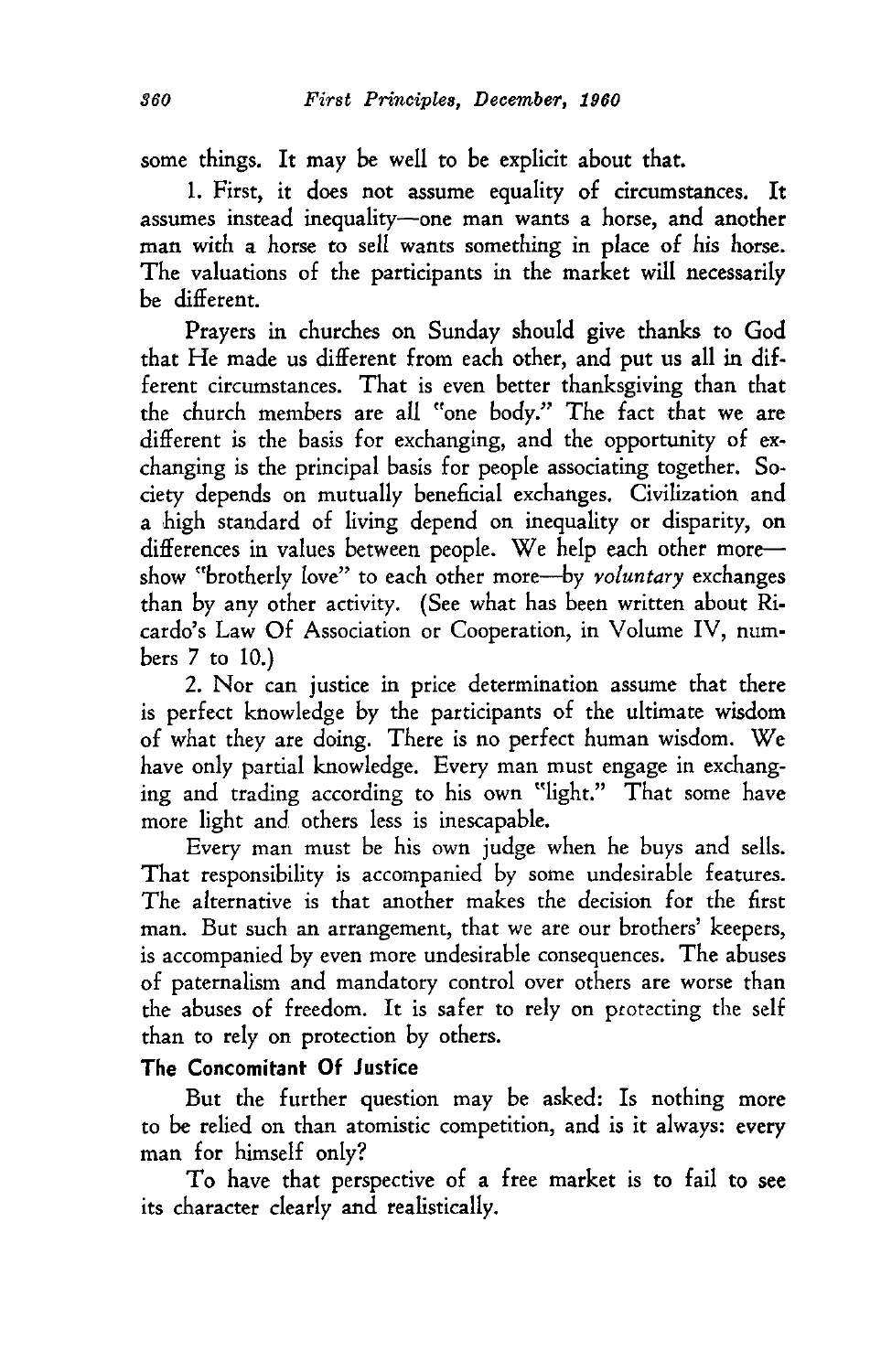The bid prices by other buyers in a free market are educational for a particular buyer; his fellows truly help orient him. Similarly, the offering prices by other sellers in a free market are educational for a particular seller. "Free markets" daily teach more than do the schools of the world. Free markets are for the efforts of mankind what the north star is to the sailor at sea; free markets tell what should be done-produced, transported, discontinued, increased or decreased. Buyers really help other buyers; sellers really help other sellers. And likewise buyers even help sellers, and vice versa.

The more-standard that merchandise is, and the greater the number of buyers and sellers that there are, the safer the world is for the foolish, weak, inexperienced and imprudent. It is the existence of *nonstandard* merchandise, bought and sold in *isolated*  markets, which potentially contributes to injustice in buying and selling. The highly organized markets for standardized, graded merchandise, which are characteristic of the modem world, work toward frustrating injustice.

### **The Alternative To The "Market"**

That the "market" is not a *perfect* ideal for "just" exchanging is undoubtedly true. In this world, in which fallible men are neither perfectly good nor wise, the only other standard is whatever other alternative may be available.

There is only one such alternative available for those who are buyers and sellers. That alternative is a "fixed" price established without freedom on the part of the buyers and sellers, a price which therefore must be coercive and compulsory.

Such an ideal of a fixed or administered price, for which many devout moralists and religionists seem to yearn, requires that the agency selected to establish that "just price" know, in a Godlike manner, the marginal utility of each unit of goods to be traded, for every potential buyer and seller, and then to match such data so perfectly that the ideal price, presumably the "just price," is arrived at. But whoever has followed the reasoning of Bohm-Bawerk, as quoted in the two preceding issues, will realize that no *human* agency (other than the many participants themselves) can possibly arrive at a wise or just price, even in the (almost artificially) simple circumstances that Böhm-Bawerk assumed in order to keep his explanation simple.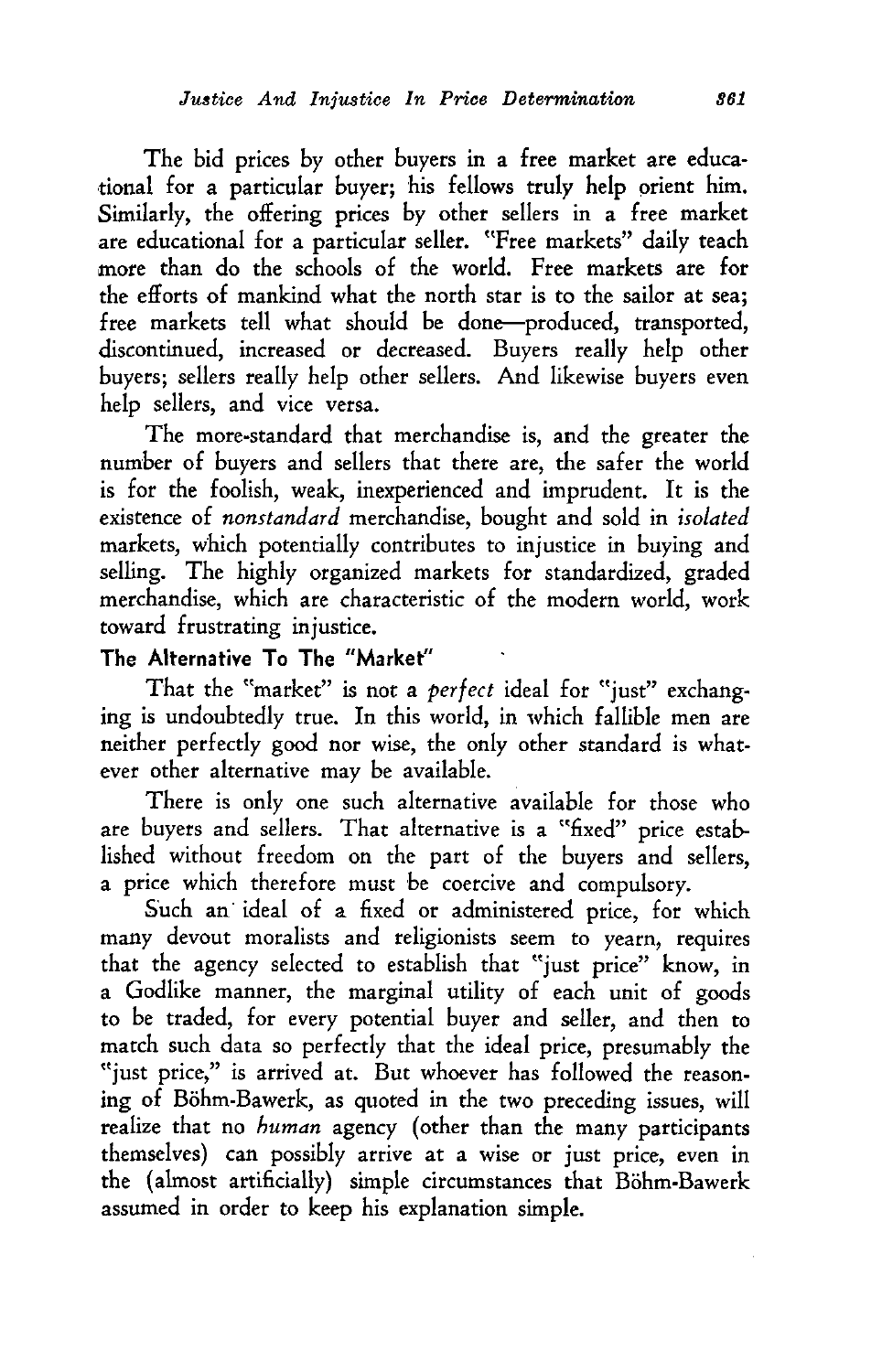The erroneous assumptions, therefore, underlying an administered price-administered say by a fallible, not-too-well-informed, seducible bureaucrat-for the purpose of obtaining a vainly hopedfor "just price," include ( 1) the unrealistic assumption of the existence of the practical omniscience of the bureaucrat (to know the marginal utilities of each buyer and seller); (2) that such a price could and would be changed simultaneously as circumstances and marginal utilities change; (3) that the selected price may be made *coercive*.

Of those three features characteristic of a controlled price, the first is the most important. However, that requirement of omniscience *cannot* be met. Nor the second requirement either.

The *coercion* involved, contrarily, can be partially eluded by everybody involved. A man takes into account, as much as he can, by how much a coercively set price is against his interest, and, according to legitimate self-regarding motivations, endeavors to "elude" or "avoid" disadvantage to himself from such a price. There is a *law* which comes into play against *coercion,* namely, motivation based on legitimate "self-interest." That is the "nat· ural law" in the social sphere, as physical laws are the natural law of the material world.

#### What Is The Ideal Price Or The "Just Price" For Which Men Yearn

1. The ideal just price is a *Yariable* price. In an ever-changing world, the ideal of a fixed price is unsound.

2. The ideal just price, further, must be based on the *subjective evaluations* of *all* participants concerned. Only the participants themselves will know what those evaluations are.

3. The subjective evaluations of all participants will determine what for them the point of *marginal utility* is, for each product, at a particular time and place.

4. The "discovery"-the revealing-of the various marginal utilities cannot be a mass revelation, but can only be expected to be revealed by buyers gradually overbidding each other, and sellers gradually underselling each other. Eventually, by piecemeal disclosure the "market" will be "revealed," and buyers and sellers will be "matched," as was analyzed on pages 331-344.

5. The price at which the "matching" occurs is the only just price determinable according to accepted principles of morality.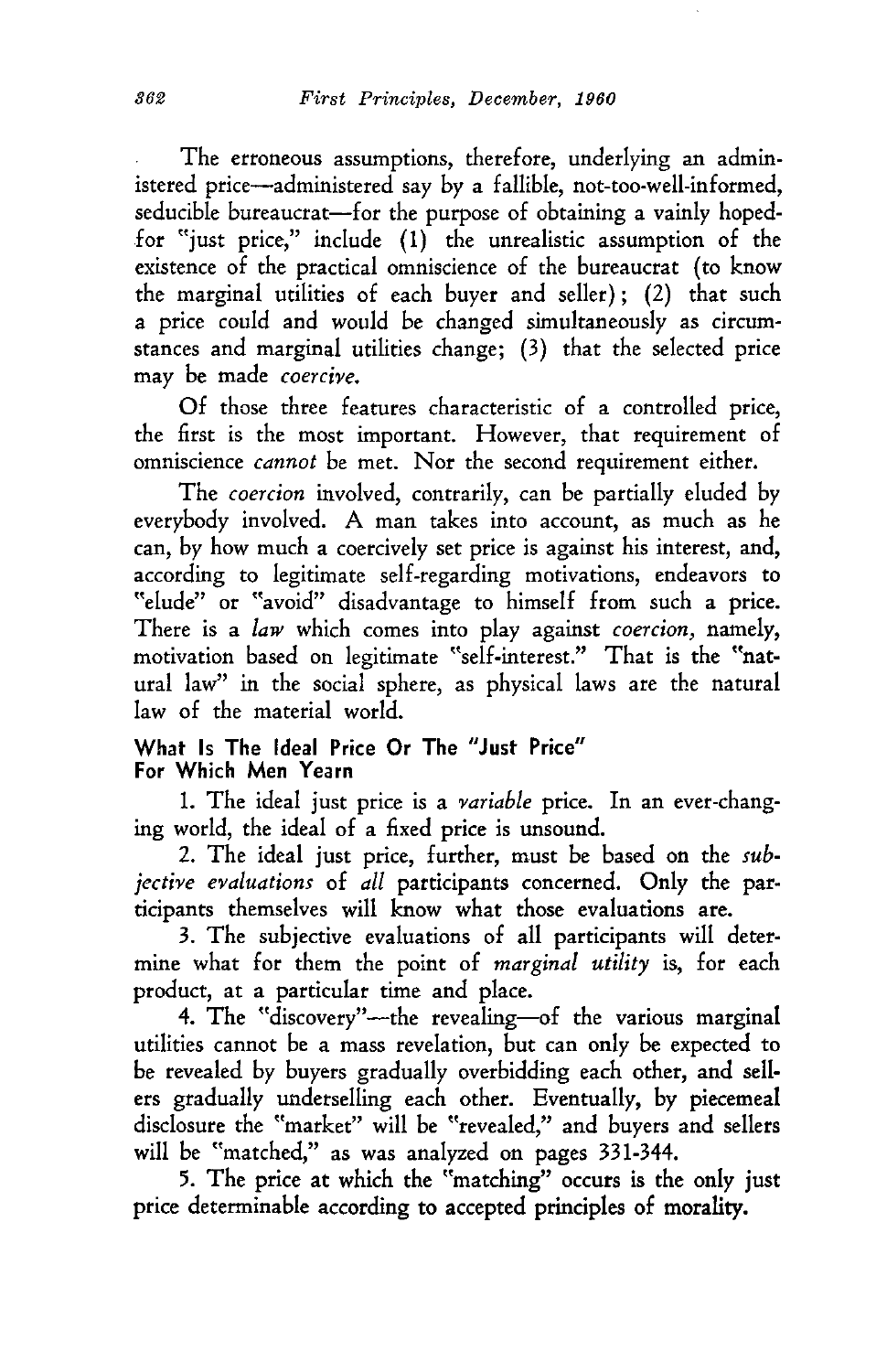Such a "just price" will never be *perfect,* until men have become so perspicuous in their judgment, so well informed on all their future needs, that they are perfect in their *subjective evaluations.* There are no such men and never will be in this dispensation. To assume that perfectly just prices exist, or will exist, is to assume the impossible.

# Justice - And Mathematical Averages

Prices may be determined in "isolation," that is, arrived at by bargaining taking place between two people, alone by themselves, without contribution by others; or they must be arrived at in a "market", that is, arrived at by many buyers and sellers mingling with each other in the bargaining process.

In the first case, we are dealing with a *specific* price. In the second case, we are presumably dealing with a price determination which involves *aYeraging* of some sort. A natural question arises: What kind of average is developed out of the free market process, and how meaningful and "just" is that average? The answer is not difficult to discover and will be illuminating. For the following analysis, we shall use the data on horses appearing in Table I on page 323, in the November issue. For convenience, the table is repeated here.

|                    | <b>Ten Willing Buyers</b>               |             | Buyers And Sellers Of Horses In Two-Sided Competition<br>Eight Willing Sellers |  |  |
|--------------------|-----------------------------------------|-------------|--------------------------------------------------------------------------------|--|--|
| <b>Designation</b> | Each Man's<br>Valuation Of<br>One Horse | Designation | Each Man's<br>Valuation Of<br><b>His Horse</b>                                 |  |  |
| Aa                 | \$300                                   | Ba          | \$100                                                                          |  |  |
| AЬ                 | 280                                     | BЬ          | 110                                                                            |  |  |
| Ac                 | 260                                     | Bc          | 150                                                                            |  |  |
| Ad                 | 240                                     | Bd          | 170                                                                            |  |  |
| Ae                 | 220(a)                                  | Be          | 200(a)                                                                         |  |  |
| Af                 | 210(b)                                  | Bf          | 215(b)                                                                         |  |  |
|                    | 200                                     | Bg          | 250                                                                            |  |  |
| Ag<br>Ah           | 180                                     | Bh          | 260                                                                            |  |  |
| Aj                 | 170                                     |             |                                                                                |  |  |
| Ak                 | 150                                     |             |                                                                                |  |  |

TABLE I

(a) "First" marginal pair. (b) "Second" marginal pair.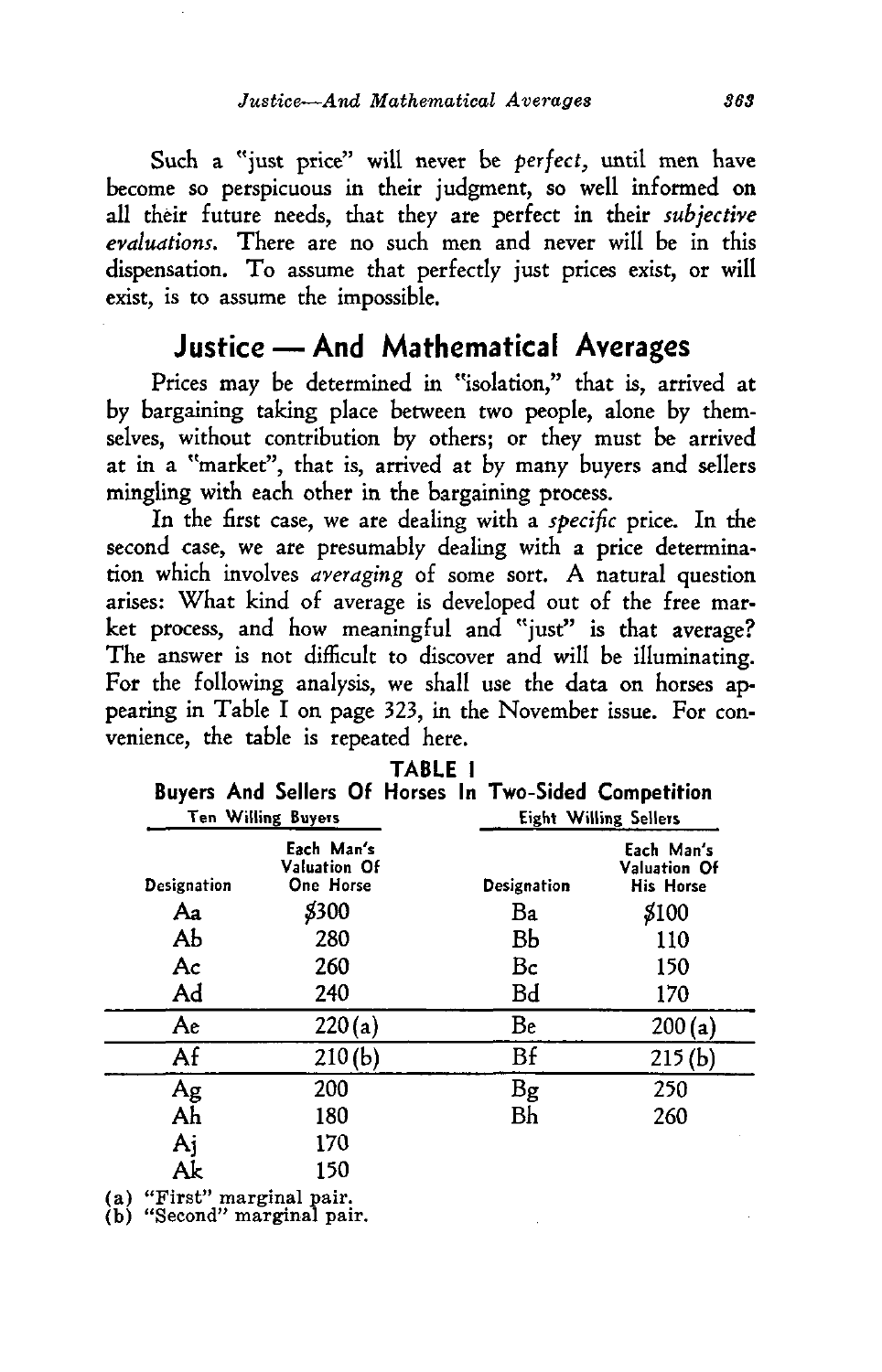Readers of the November issue will remember that under the situation described in the Table, five horses will be sold, to wit, the five available for less than \$215. The other three priced at \$215, \$250 and \$260 will have to be led home, unsold. However, as was made clear in the analysis, the second marginal pair that determine the price is the first excluded pair, to wit,  $Af$  and  $Bf$ , the sixth buyer and the sixth seller who were willing to buy or sell at \$210 and \$215 respectively. These two *cannot* get together on a deal because they are \$5 apart. Nevertheless, *they are the real marginal pair in the determination of the price.* They must be included in any *averaging,* in order to arrive at a price.

There are four well-known averages, (1) the popular average known as the *arithmetic mean;* (2) the *geometric mean;* (3) the *median,* and (4) the *mode.* 

The *arithmetic mean* for the first 12 figures in Table I is arrived at by dividing by 12 the total of the twelve figures, that is, in algebraic form:  $(8300 + 8280 + 8260 + 8240 + 8220$  $+$  \$215 + \$210 + \$200 + \$170 + \$150 + \$110 + \$100)  $\pm$  12. The next equation is \$2,455  $\pm$  12 = \$205. This method of averaging has the effect of giving every item in the twelve equal weight in determining the average.

The *geometric mean* for the same figures is arrived at by multiplying the twelve numbers together and extracting the 12th root of the product, that is, (1) first multiplying  $$300 \times $280 \times$ \$260, etc., which gives a total of 2.921 septillions. When the twelfth root is extracted, the answer is 195. This method of averaging has the effect of giving *greater weight to the smaller items* in the series.

The *median* means the midmost number between the high and the low, if there is an odd number of items, e.g., the seventh if the total number were 13. But there are only 12 items in this series, and so we compute an arithmetic mean of the midmost pair, which is \$210 and \$215. The answer is \$212.50. This has the effect of *minimizing the extremely high and low items.* 

The *mode* means that value where the items cluster together. To demonstrate the mode a chart should be drawn. See Chart II. Each column represents a buyer or seller. The cluster in this small series is between \$200 and \$220. We might call the mode \$210 (the midpoint between \$200 and \$220). The mode,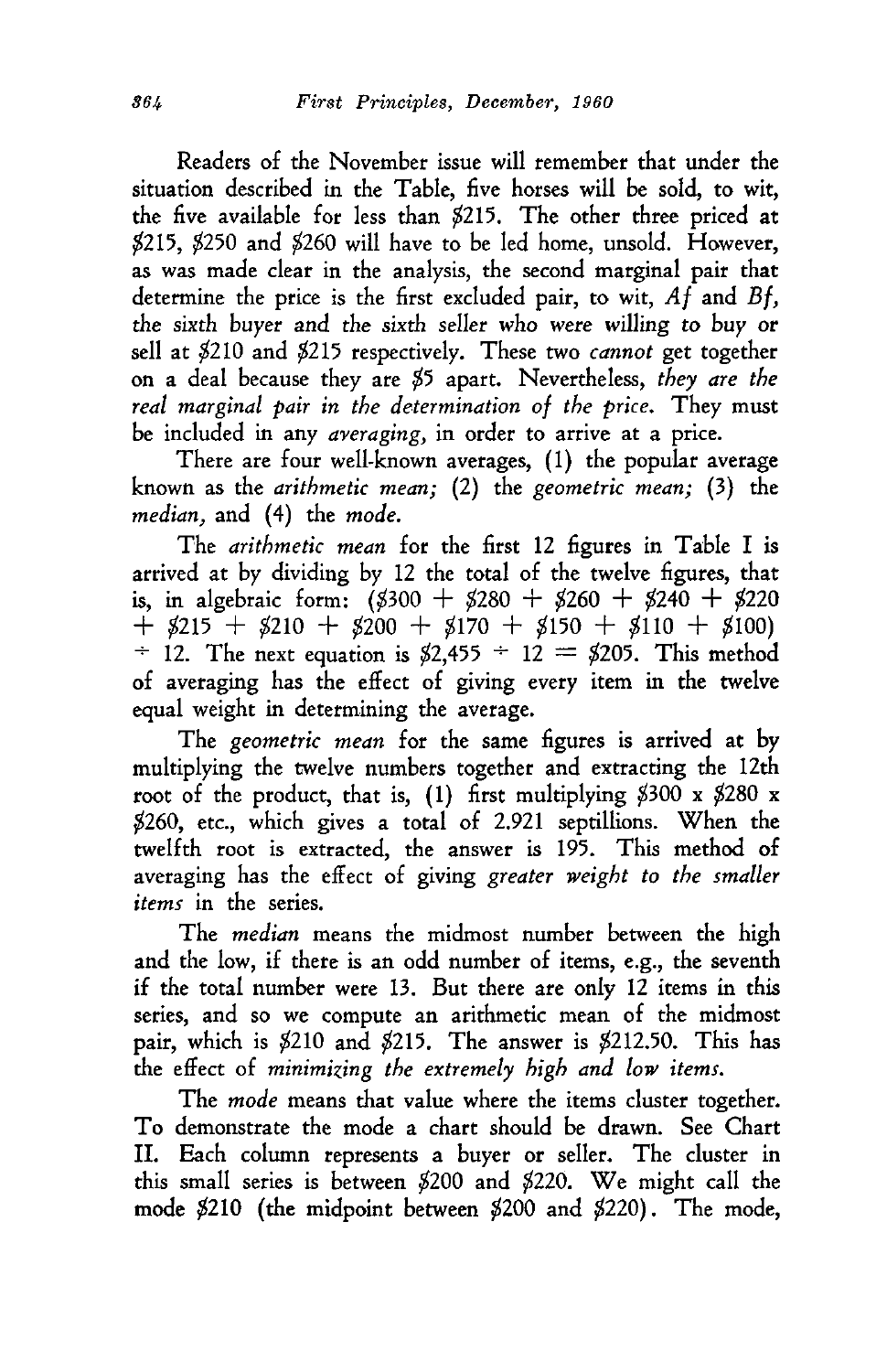similar to the median, ignores the extreme values in the series and *selects the value that seems to be most popular* (is "in style," from which the term *mode* is derived) . An average which is a mode will tend to be skewed on the low side; at least lower than the median.

|   |       | <b>CHART II</b><br>Buyers And Sellers In Our Example | Chart To Show The "Mode" Of Horse |       |
|---|-------|------------------------------------------------------|-----------------------------------|-------|
|   |       |                                                      |                                   |       |
| 0 | \$100 | \$200                                                | \$300                             | \$400 |

It happens, because Bohm-Bawerk took a *typical series of prices,* rather than an exceptional series, that the results of all four processes of averaging fall in a rather narrow range, between \$195 and \$220. In actual life it does not always turn out that way.

When the question is asked: Which of these four averages on the basis of logic and "justice" should be used in pricing, then the answer can be found by a process of elimination. The geometric average should be excluded because it gives too much weight to the lower figures. The mode should be excluded be. cause it is (usually) skewed. That leaves the arithmetic mean and the median. Between the two the final choice should be with the median because it gives lesser value to extreme figures than does the arithmetic mean. The median is the *midmost* figure, and is more typical and easily computed than any other average.

Which average, according to Bohm-Bawerk's analysis, is the one which is actually used in the price determining process? *The median.* 

A market analyst who makes price analyses on the basis of arithmetic means, geometric means, or modes, does not follow a method in harmony with what really happens. Price analyses, in order to be strictly realistic, should be based on medians.

If the question is asked: What is the most important average in life, the common answer would be the arithmetic mean. But the most important average by far in the world is the *median,*  because the exceedingly important price determining process consists in finding that kind of average.

When looking at the situation from a mathematical viewpoint, *the median value, for the participants in a market, is the most just value.*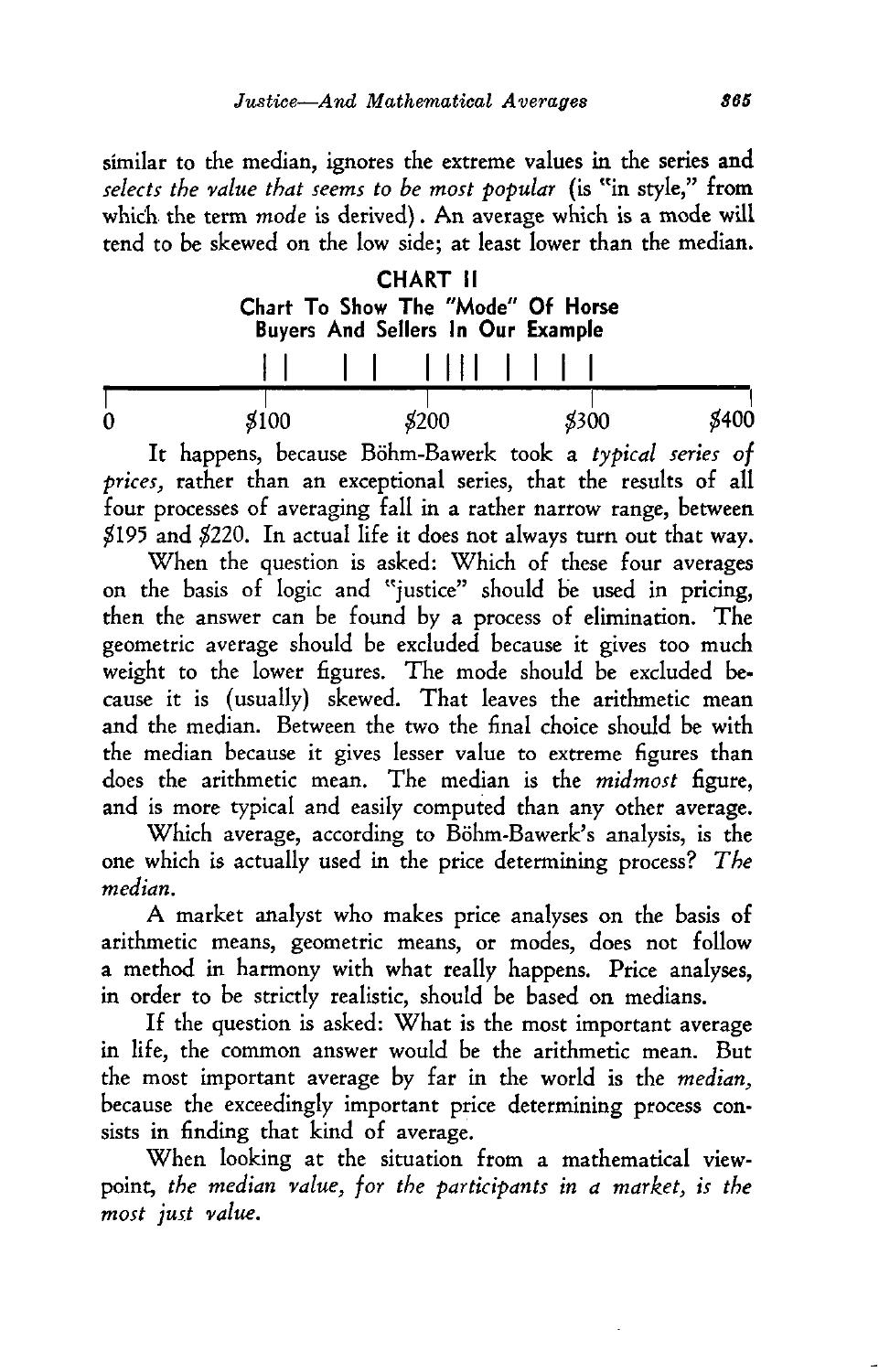# **Labor As A "Commodity"**

An American educated in the first half of the twentieth century will almost certainly have been taught that "labor is not a commodity."

The statement that "labor is not a commodity" is usually proclaimed with an air of righteous astonishment that the contrary is being considered, and with an attitude of indignation which appears to be intended to give evidence of religious protest against human "indignity." The writer, whose early youth was spent in a rural environment, far from centers of employment, was nevertheless definitely conditioned, *by* his environment, to that idea, to wit, "labor is *not* a commodity."

The conclusion which was intended to be drawn from that premise or principle was that the labor rate-the price of labor -was not to be determined by the ordinary laws determining the formation of the prices of commodities. The idea was that "labor'' was peculiarly human, and that it should be treated on a basis different from commodities. But what that different basis should be was not specified, except that there was the inference that wage rates, to be determined *by* some noncommodity principle, should be more generous and more "just" than if they were determined *by* the laws of supply and demand which determine commodity prices generally.

However, as far as price-determining economic laws are concerned, labor *is* in the same category as commodities. This is not a question of doctrine, about which to be emotional, but one of making proper distinctions regarding facts. It should not be difficult to come to a solution which correctly looks at labor as a commodity, but which also removes the anxieties of moralists, social philosophers and theologians who afHict themselves with the fear that men are being demeaned into being no more than chattels such as horses, cows, etc., when men's labor is considered, economically, to be similar to the services of a horse.

\* \* \* The distinction which it is necessary to make is between the *laborer* and his *labor.* A laborer is not a commodity unless he is a slave, but his labor is a "commodity," or more accurately, a service. It is different with a horse; its labor is a commodity, or service, but the horse itself is also a commodity which can be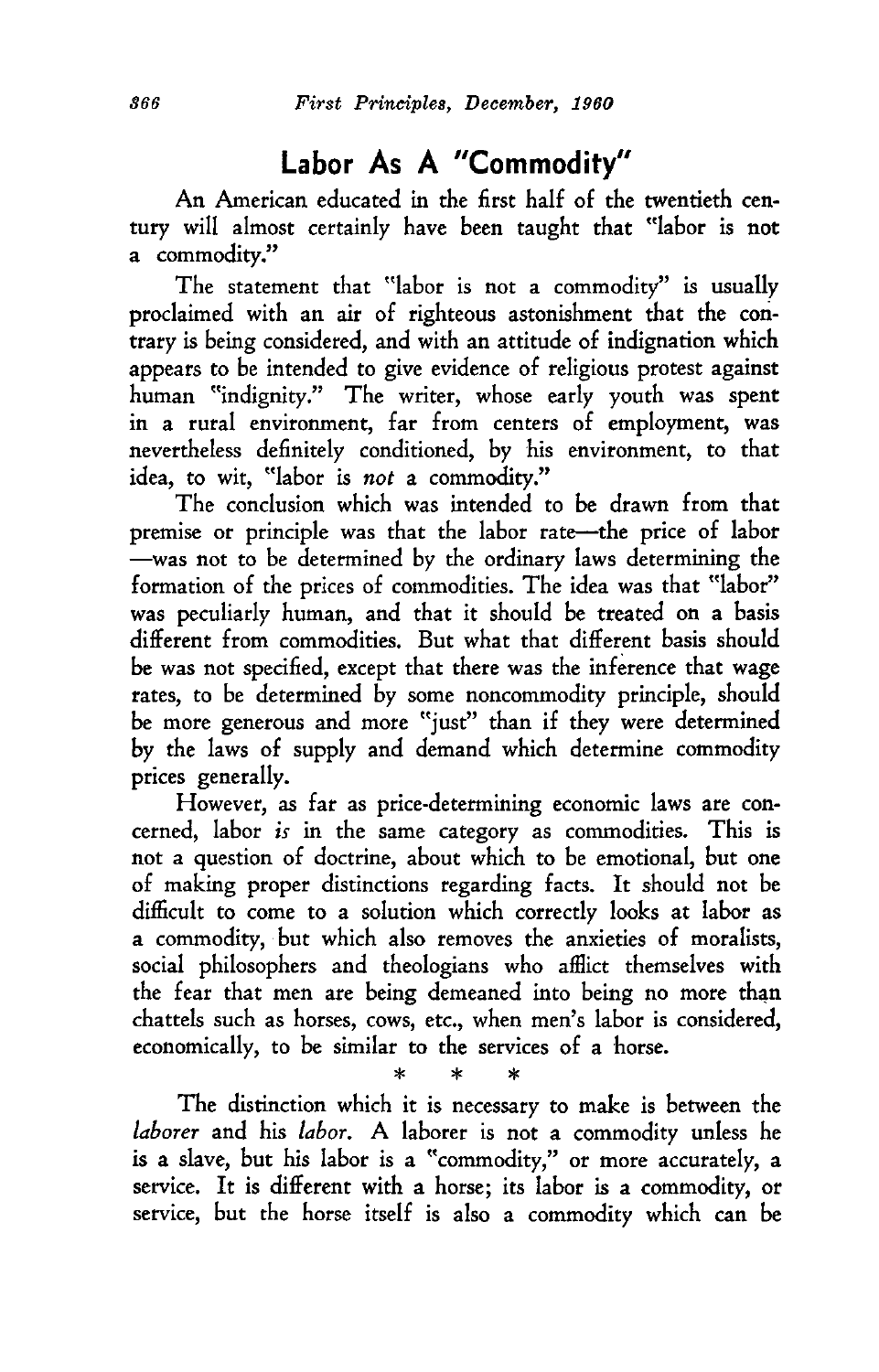bought and sold (as well as separate segments of the labor it can perform.) The whole horse can be sold, and naturally its labor power then goes with it; or a portion of the labor of the horse can be sold, as for a day, a week, a season.

In a free society, a man may not be sold like a horse. He therefore never sells his *total* labor. To do so would be to sell himself into what would be considered slavery. But a man does sell-should be prepared to sell-fragments of his labor. In other words, a *laborer* is not a commodity, but specific units of human *labor* are services to be priced as commodities are priced. It isalways will be-unfortunate to confuse a *laborer* and his *labor.* 

What makes anything valuable? Something which we may call, using a term of Böhm-Bawerk, *renditions of service*.\* It will be helpful to compare a farm, a horse, and a man relative to "renditions of service."

Why is a farm valuable? Because it will contribute certain "renditions of service" in connection with producing foodstuffs. A farm has no *intrinsic* value in itself. Its value derives from the "services" it can provide, which services are wanted.

Why is a horse valuable? Because it, too, can perform certain services which contribute toward satisfying human needs. A beast capable of performing no services is valueless.

Why is a man valuable? A man is valuable to himself and others because he too can perform services which constitute renditions of service. Whenever he performs specific services for others he is in a position to exact pay for it.

It is necessary therefore to distinguish between *renditions of serYices* and the *bearer of those serYices.* What really counts is the renditions of services. These are *sold* (I) in fragments, or (2) in wholes, in the case of everything except human beings. When a man buys a horse or a farm, he buys *all* of the future renditions of service which these two can perform. Something which we call a commodity (and buy and sell as such) is really a bearer of renditions of services. This is as true of the inanimate as of the animate. It is the renditions of service which we are really buying and selling.

Rent paid by a tenant is for specific renditions of services by a house, the services of shelter, protection, privacy, etc. Such \* This is the term employed by George D. Huneke, one translator of Bohm-Bawerk, for the latter's term, *nutzleistungen.*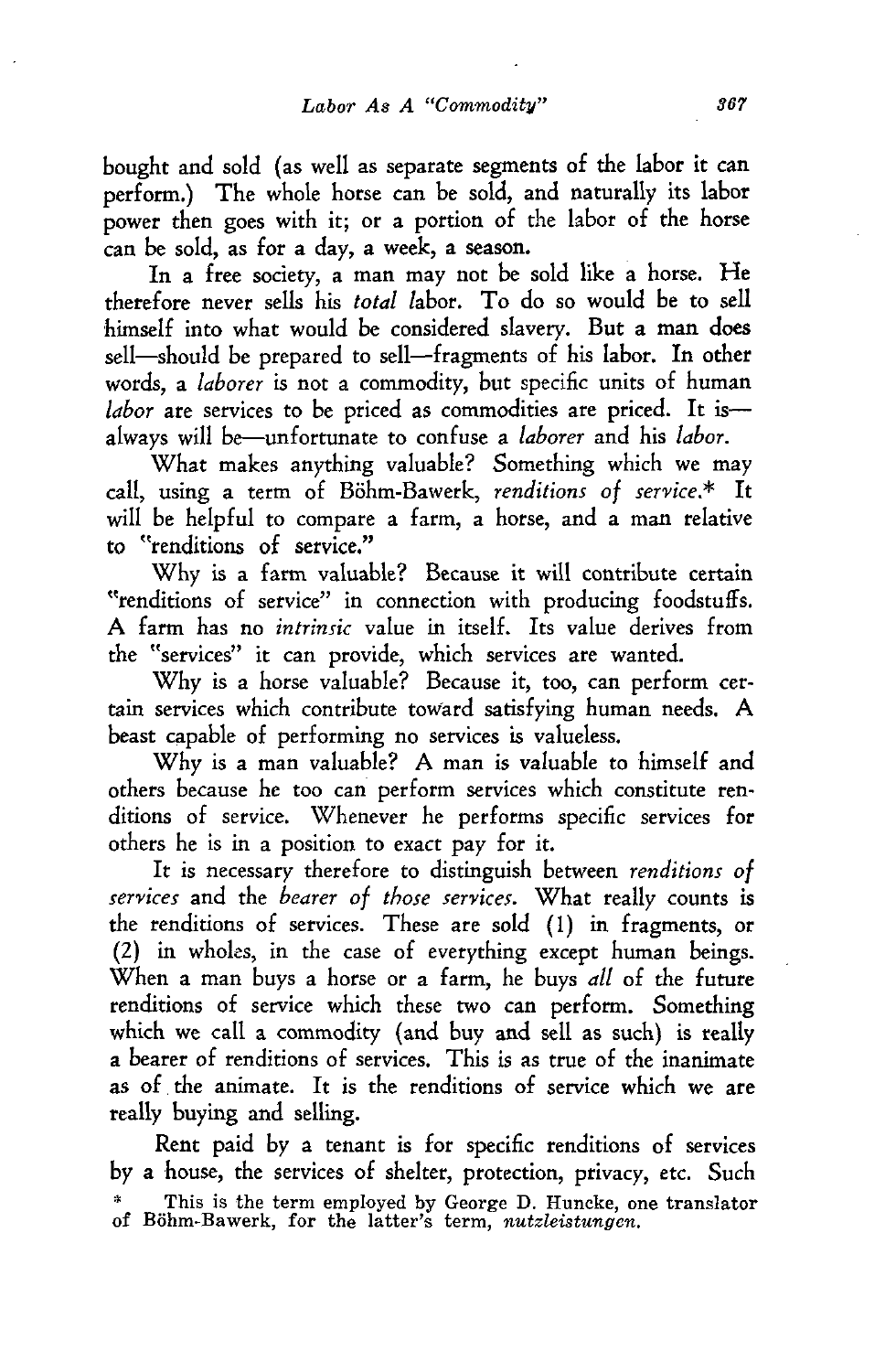rent is for a fraction of its potential total services, and is only for a night, month, year, or a specified time. Wages and salaries are "equivalent" to rent, that is, payment for services performed in a specific period of time or in a specific amount. The house is a commodity, a term intended to designate the whole package of potential services which something can perform. Similarly, a laborer would become a "commodity" if he sold his whole capacity to render services in one lump mass, by selling himself. Slavery can be defined as considering a human being who is the bearer of potential services as a package of renditions of services to be bought and sold as other "packages" of renditions of service can be bought and sold.

\* \* \* The clarification of the proper distinction between renditions of services and the bearer of renditions of services was accomplished in the last half of the nineteenth century by the Neoclassicists of the Austrian school. That distinction, which they emphasized strongly, is essential for the solution of economic problems and the avoidance of fallacies.

It is significant to note wherein lies the quintessence of their distinction. It is this: instead of looking at the collective mass of renditions of service (embodied, for example, in a whole horse) only specific units of renditions of service are considered. The shift is away from a general or collective term, horse, to the services of a horse for plowing, or riding; and further not even plowing or riding generally but a specific amount of plowing or riding, such as pulling a plow to get ready a small patch of ground for a flower garden.

The tenor of the thinking in Neoclassical economics is away from the general to the specific. It was by that "method" that the Neoclassicists made their contribution to economics; it was by that method that they solved old confusions and unmasked long-accepted fallacies. The essence of the idea of marginal utility is to "get away from" *bread* as a general term and to consider instead a specific unit of bread.

That method, it will be evident to those familiar with the history of systematic human thought, is the same as that of William of Ockham (Occam), who put an end to the florescence of scholasticism by his method, known as Nominalism, which con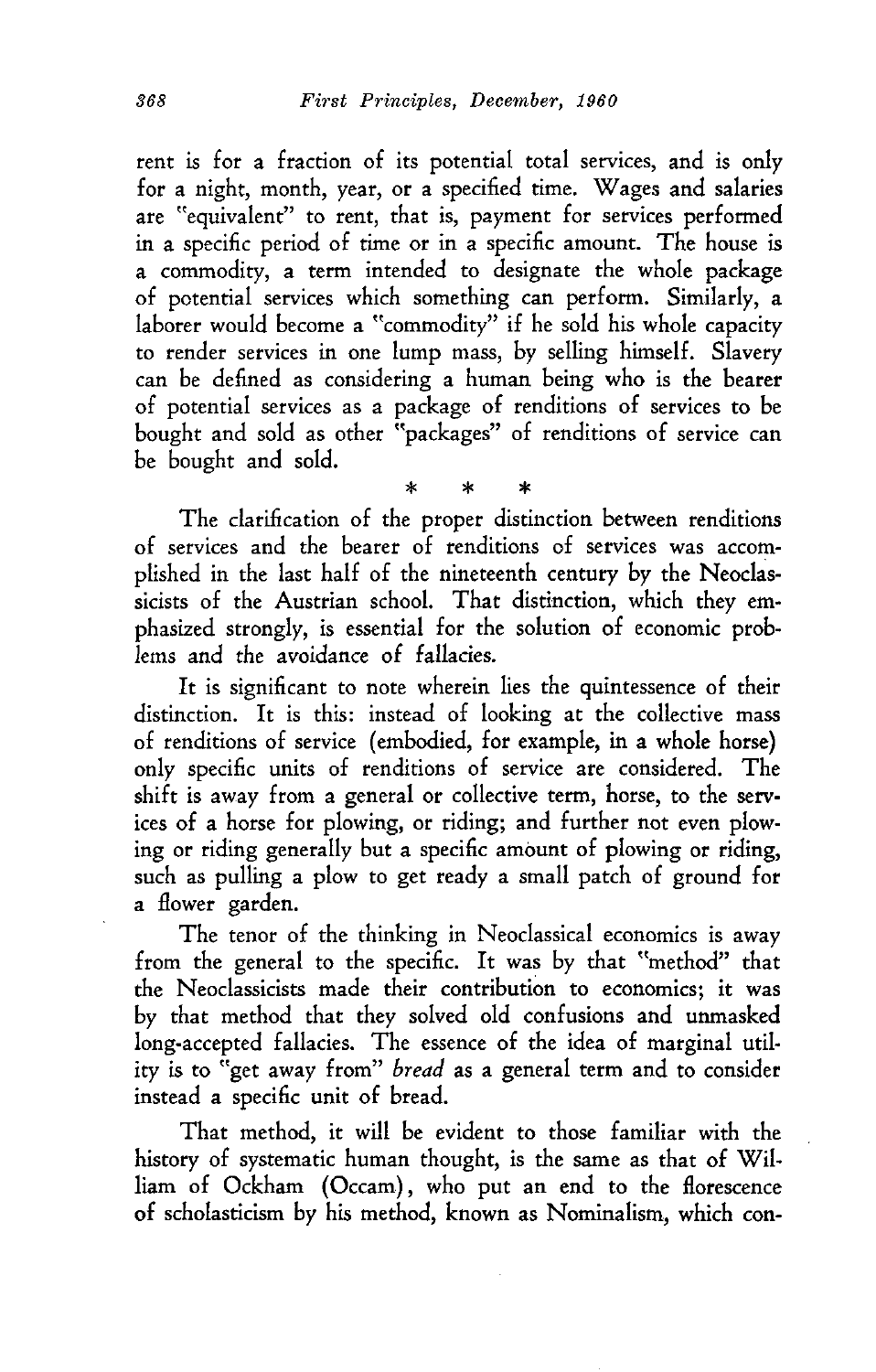sisted in considering what is specific rather than what is general. The modern age of science would not exist-could not have come into existence-except by the application of Occam's "approach." Marginal utility and Neoclassical economics are practical applications of Occam's method.

To argue "labor is not a commodity," is to look at "labor" as an *aggregate* mass of potential labor, or renditions of human services, embodied in a man, and then to say, really, that the whole laborer is not a commodity, which is correct. But *specific* renditions of service by a man, for which he gets a salary or a wage, are most certainly subject to the laws controlling the pricing of commodities and services.

# **Potential "Injustice" To Employes; The Assumed Case Of Labor- One Buyer (The Employer) And Many Sellers (The Employes)**

If specific units of labor should be priced, as was shown in the previous article, according to the same principle by which commodities are priced, is there any peculiarity which would put the laborer, when he sells his labor, at a disadvantage? To provide an answer it is necessary to take into account the attendant circumstances, in the framework of which the prices of labor {wages) are determined.

It will be remembered that Böhm-Bawerk had four categories, {1) isolated exchange; {2) one-sided competition among buyers;  $(3)$  one-sided competition among sellers, and  $(4)$  two-sided competition. As was evident from Chart I on page 358, the range in which the price can fall is different for these four cases: it is between \$100 and \$300 in isolated exchange; between \$280 and \$300 in one-sided competition among buyers; between \$100 and \$120 in one-sided competition among sellers; and between \$210 and \$215. in two-sided competition.\* If labor can have its prices set under Case 2-with one-sided competition among sellers of jobs-then its rate will be in the range of  $$280$  to  $$300$ . But if the pricing of labor falls under Case 3, then the pay rate will be in the range of only \$100 to \$120. Case 3 consists of exchange with many sellers but only one buyer.

<sup>\*</sup> In the further discussion here of *wage rates,* the figures used by Bohm-Bawerk for *horses* will be used, because that will make the exposition proportionately simpler.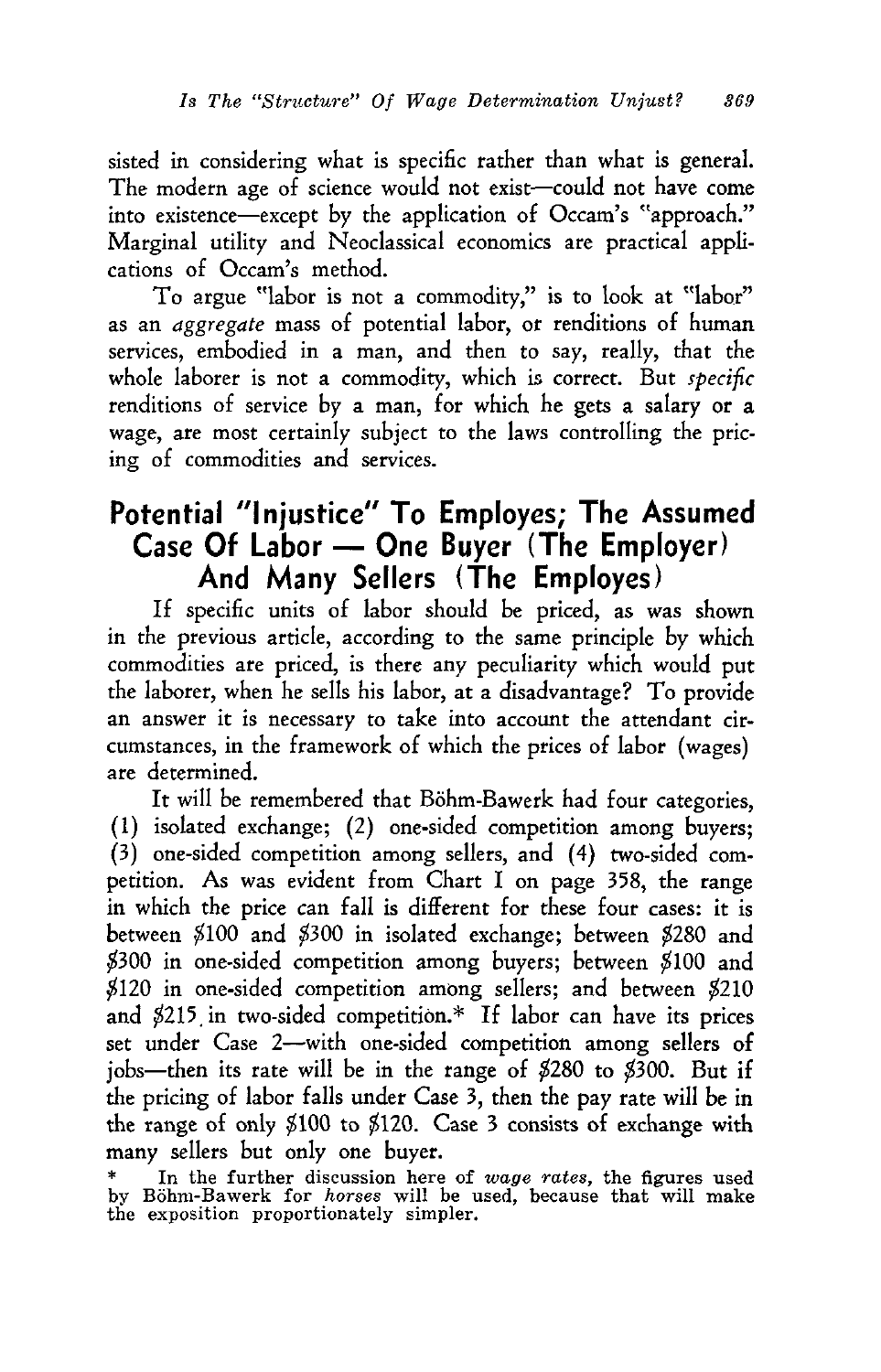Under which case will the determination of labor's wages fall? The answer which *appears* appropriate is that the determination of wages is between *one* employer and *many* employes; then, apparently, the case falls under Case 3, one buyer of services and many sellers of services. Then the conclusion seemingly follows inescapably, that the determination of wage rates is rather disastrous for the employes. If we substitute monthly wages for men in the place of prices for a horse, then the price is most certainly at the low end for the laborer-only \$100 or \$120, because that is the price of a horse when there is one buyer and many sellers.

In order to make the case dramatic, it will be helpful to assume a town with an original population of 1,000, situated in a rural community in central South Dakota. That town existed in large part in order to be a shopping center for farmers. But there was added to that town a small company manufacturing elevators to be used in unloading grain from farm wagons into farmers' granaries. This company, let it be assumed, originated with one man, a blacksmith. He had designed a superior elevator and built it well, and consequently the business had grown. The blacksmith was now the president of the corporation and he had a payroll of 500. As a further consequence, the population of the town had grown to 3,000 people, of which 2,000 were dependent on the elevator company. Let it be assumed further that there was no other employer of consequence within a radius of 50 miles. If people in this town are to obtain employment (beyond jobs associated with the town being a shopping center for farmers), then there is only one place to go-the elevator company.

To whom does this *one* employer compare? Does he not compare with the lone buyer of a horse, with many anxious sellers? And do not the 500 employes, when they wish to sell their labor power-their potential renditions of service-find themselves in the position of the many sellers of horses, who *compete against themselves* (without the potential employer doing anything cruel or coercive)? And consequently, do they not find themselves pricing their services at the rate asked by the most urgent and weakest seller in the \$100 to \$120 range?

On first thought, some will conclude that they have here found a genuine confirmation of the hardship, if not the injustice, of the free determination of wages, when there is only one em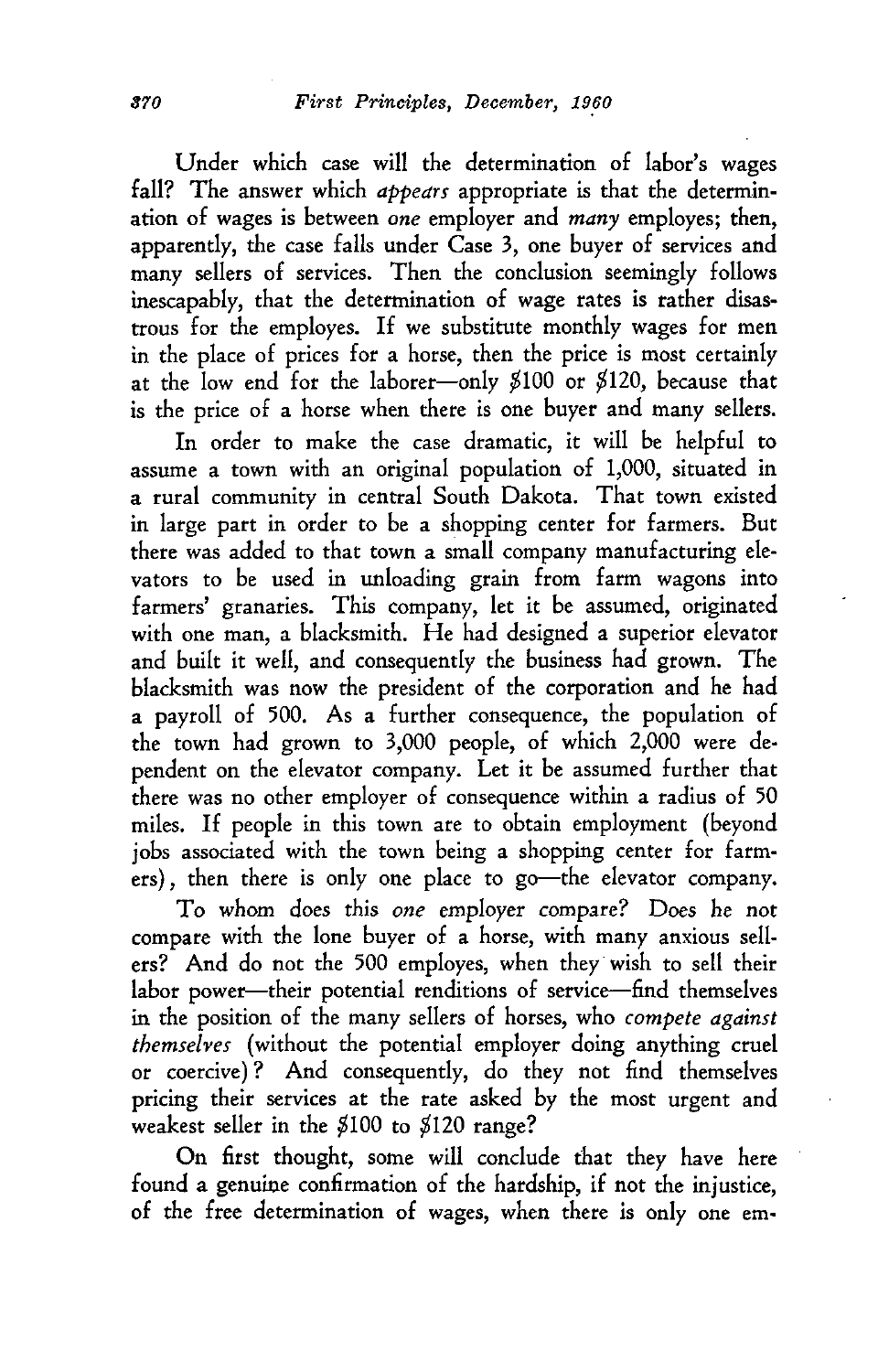ployer and many employes, or, at any rate, few employers and a whole multitude of employes. It appears that Bohm-Bawerk's detailed analytical approach has finally confirmed what had long been urged, to wit, that the bargaining for wages is "loaded against" or "stacked against" the employe. It will seem that all that arr isolated employer needs to do in that isolated town in South Dakota is to sit back and let the workers drive down their wage by their own competitive offers. Could there, in fact, be a better reason for organizing a union, and presenting a solid union front-as of *one* man-one seller only of services-against the *one* buyer?

Further, considering what the range was in Case 1, the case of Isolated Exchange, namely from \$100 to \$300 (rather than \$100 to \$120 as we have been considering), would not the workers be foolish if they did not get a tough bargaining committee who immediately broke open the upper limit of \$120, and put the bargaining at a higher price level?

Such conclusions (which are however invalid) would most certainly be valid, if the case really fell under Böhm-Bawerk's Case 3. The fact is that the case only *seemingly* falls under Case 3.

It will be recalled that under Two-sided Competition the price (of horses) settled in a range of \$210 to \$215. In this case the range itself is small; the bargainers have only \$5 about which to argue. This contrasts with a range of \$100 to \$300, or an amount of *\$200* about which to argue in isolated exchange, between one buyer (employer) and one seller (the labor union).

What might a labor union bargaining committee be expected to do? Get the wage rate close to \$300-maybe up to *\$290* even though in a genuinely competitive market (two-sided exchange) the price would finally settle between \$210 and \$215?

Let it be assumed that the bargaining committee would be able to do that much-bargain the employer into paying *\$290* instead (1) of \$120 which was *assumed* might be the rate of pay if there were many sellers but only one buyer; and instead (2) of \$210 to \$215, if there were many employers in the town competing with each other, and many employes also competing with each other (as is to be assumed under two-sided exchange). What will happen then? Workers in Sioux Falls, Sioux City,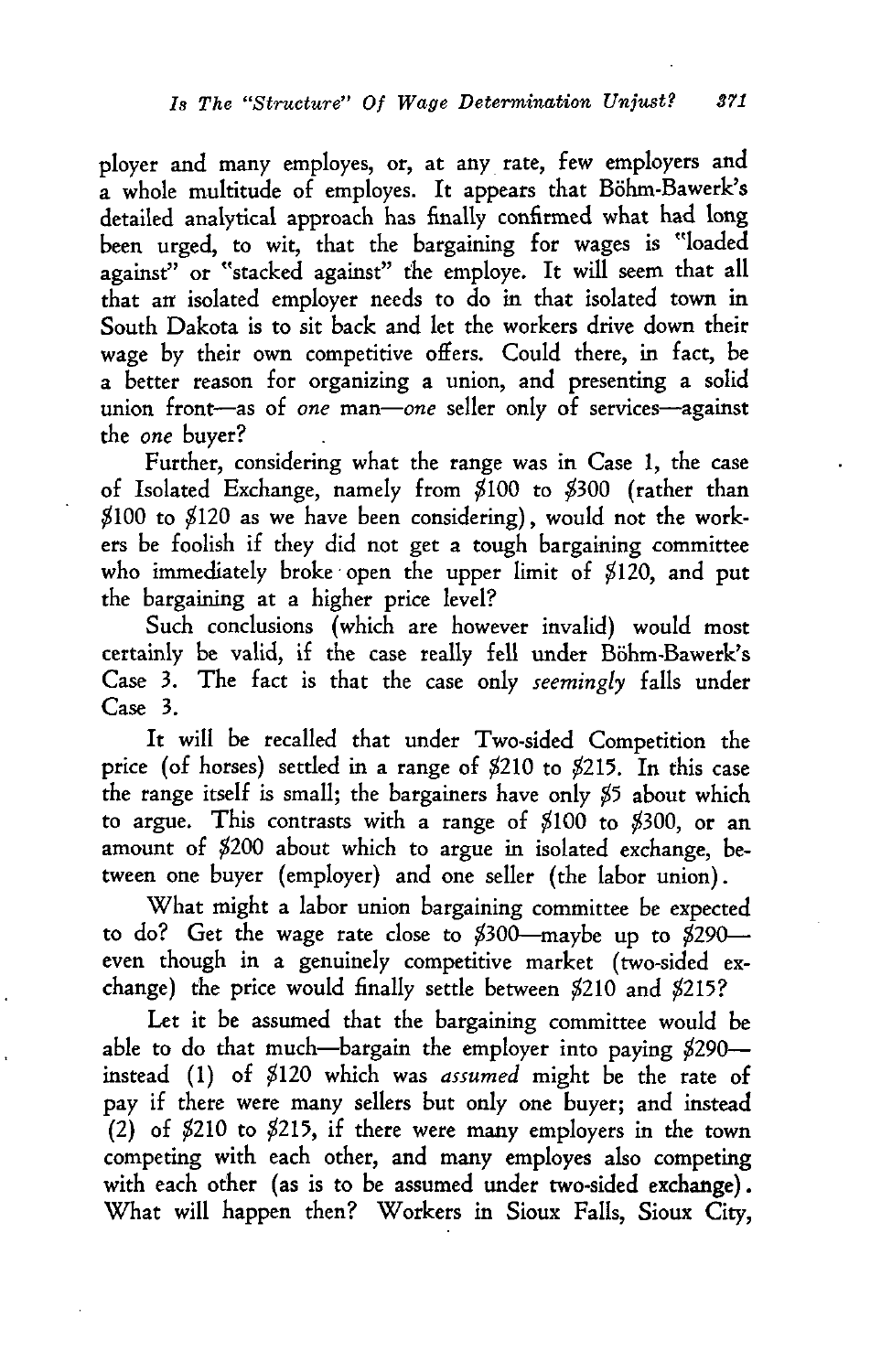Omaha, Fargo, Des Moines, St. Paul and elsewhere, would look at their own wage of \$210 to \$215, and some of them would eventually move to that isolated town in South Dakota and seek work there. There will be somebody, surely, who will undersell his services below the \$290 rate. The bargaining committee will not be able long to hold up the pay rate at \$290. In other words, this isolated town in South Dakota is not truly isolated. The term, isolated, can be no more than relative, because more workers *can*-and *will*-come into the town, if the prevailing rate is \$290 rather than \$210 to \$215.

But by similar reasoning, the employer is not an *isolated* employer (buyer of labor) either. In fact, if he pays only \$120, but 75 or 100 miles away in Sioux Falls or Sioux City the prevailing labor rate is \$210 to \$215, what will happen? The farm boys near the isolated town will work there long enough to "learn the trade" and then one by one they will move to where they can get the \$210 to \$215. The isolated employer will first have a heavy turnover of help, but finally the territory will be so drained of men that he cannot *get* enough men any more at the rate of \$i20. He will be obliged, whether he wishes to or not, to increase his pay rates to approximately \$210 to \$215. In short, he is not an isolated employer, in a real sense.

There may, of course, be some differentials in pay between the isolated town of 3,000 people, and Sioux City, and Chicago, and New York. Such differentials may be *relatively* permanent. Cost of living is less in a small town; food costs are probably lower; transportation costs are certainly lower; there is less money required for entertainment simply because entertainment is not so elaborate in a country town as in Chicago or New York. The rates of pay in South Dakota may then be permanently under the pay in big cities, but only enough to compensate for the dif. ference in the cost of living, or for other factors important to the laborers.

The idea that isolated exchange exists in well-established industries, or that one-sided exchanges exist, is untenable for another reason. The buyer in our case (the blacksmith who became president of the elevator company) is not the real buyer of the renditions of services by his employes. The apparent *single* buyer is not really such. He is only a "front man" or agent for a mul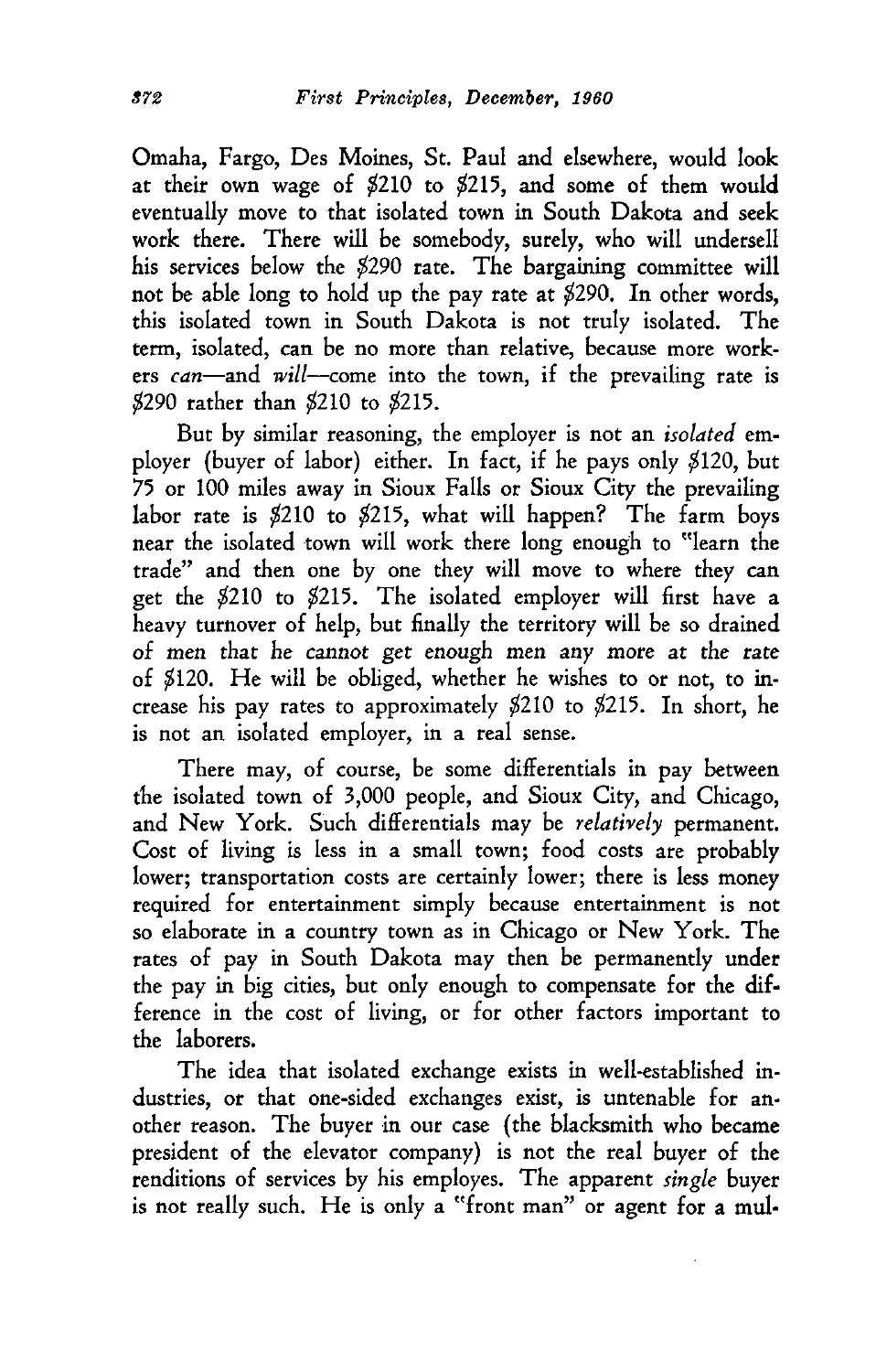titude of buyers. The multitude of buyers are the farmers who buy elevators from this company (or another company). It is what the farmers will pay for elevators (a figure determined in its case *by* the marginal utility of elevators to farmers) that determines what the president of the elevator company can pay.

Similarly, the union bargaining committee is never more than a "front organization" or agent for the sellers of labor power. The bargaining committee must finally be as responsible to the men they represent, as the employer finds himself finally responsible to his customers.

# **Four Kinds Of Coercion, And Their Relation To Justice**

All four horizontal bars in Chart I on page 358 have an inner section designated "justice," and two outer sections designated "injustice."

It should be understood that there is no relationship between these designations and various popular ideas of a "just price," or vague ideas regarding what people *should* get, for one reason or another.

Some people consider a price to be just only if it covers all costs. There is no relationship between such an idea about a just price and the definition of a just price here used.

Others consider a price to be just only if it gives a "living wage" to those who participated in producing the good. This is another version of the "cost" theory referred to in the preceding paragraph. The getting of a living wage is, however, not something to be attained by pricing on a cost basis. A *living* wage depends ultimately on productivity. If productivity is not adequate for the so-called living wage, compulsory pricing designed to obtain it will be a delusion. (Although a living wage is not to be obtained *by* a "living wage" pricing policy, it can be obtained, however, as a by-product of free-market pricing.)

So-called just prices which look at prices from the producers' viewpoint are to be rejected as unsound. The only prices which can be just are those based on the viewpoint and evaluation of con· sumers. This is a case of *either/or.* Pricing must *finally* depend *either* on the wishes of consumers *or* on the wishes of producers. Under capitalism prices depend on *consumers.* Under collectivism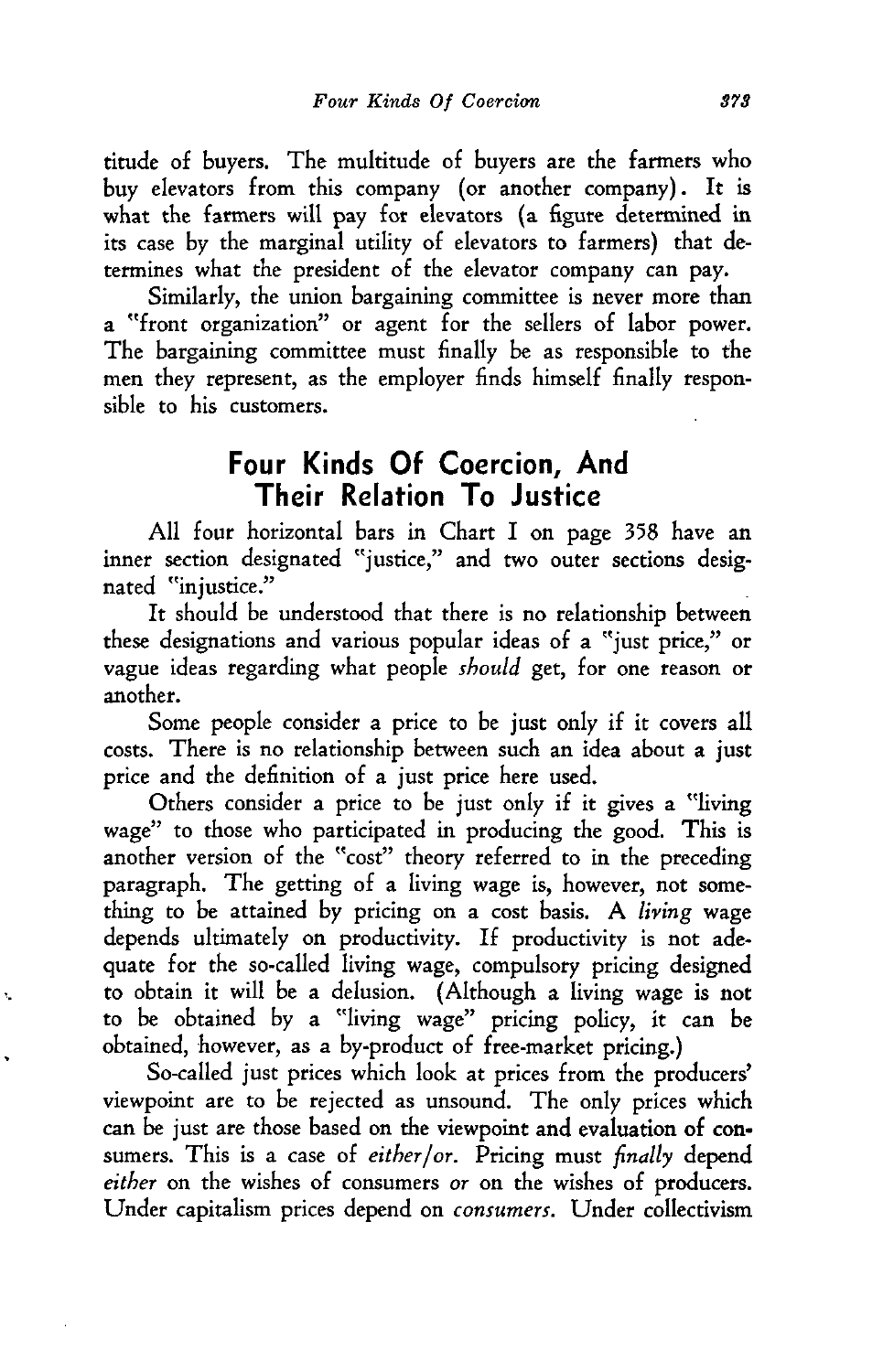(socialism, communism, and to a degree in a "welfare state") prices depends on *producers* (enforced through the bureaucracy of government).

To be willing to let prices be determined by consumers is not to let a minority control prices. There are always more consumers than producers, because every person is a consumer, but not every one is a producer; consider children, the incapacitated and the aged, who all consume but do not produce. To let con· sumers control prices is to let the majority control prices.

In the view here held the consumer is sovereign; not the pro· ducer. But if the consumer is to be sovereign, he must not be coerced, because if he is coerced he is not sovereign any more.

The meaning of coercion can be so varied that a further explanation is in order of what is here meant by coercion and noncoercion. It is desirable to consider four kinds of coercion, which affect the affairs of men:

1. The coercion of natural (physical) laws.

2. Coercion which affects a man, because of action based on the self-interest of others. This includes *competition,* but is not limited to it.

3. Coercion in the form of violence, fraud or theft.

4. Coercion by legislation, by laws, regulations, etc. of the government, presumably representing the majority, but maybe representing congeries of minorities, operating together at the expense of helpless or, at least, nonparticipating minorities.

### **Coercion From Natural Laws**

Every participant in Bohm-Bawerk's two-sided exchange was under the "coercion" of physical laws. One of the sellers may have been hungry; he may have been *obliged* to sell a horse in order to have funds to buy food. Every participant was subject to the universal *welfareshortage* which affects (or afflicts, if that is the word which is unthankfully used) every member of the human race. There are *necessitous* buyers and sellers, that is people who are obliged by their circumstances-misfortune, sickness, folly, weakness, age  $-$  to buy or sell. They  $-$  we all  $-$  must "knuckle under" to the circumstances of life. There is no buying or selling which in some degree or other is not influenced by this "coercion." But coercion of this kind is not the coercion which causes a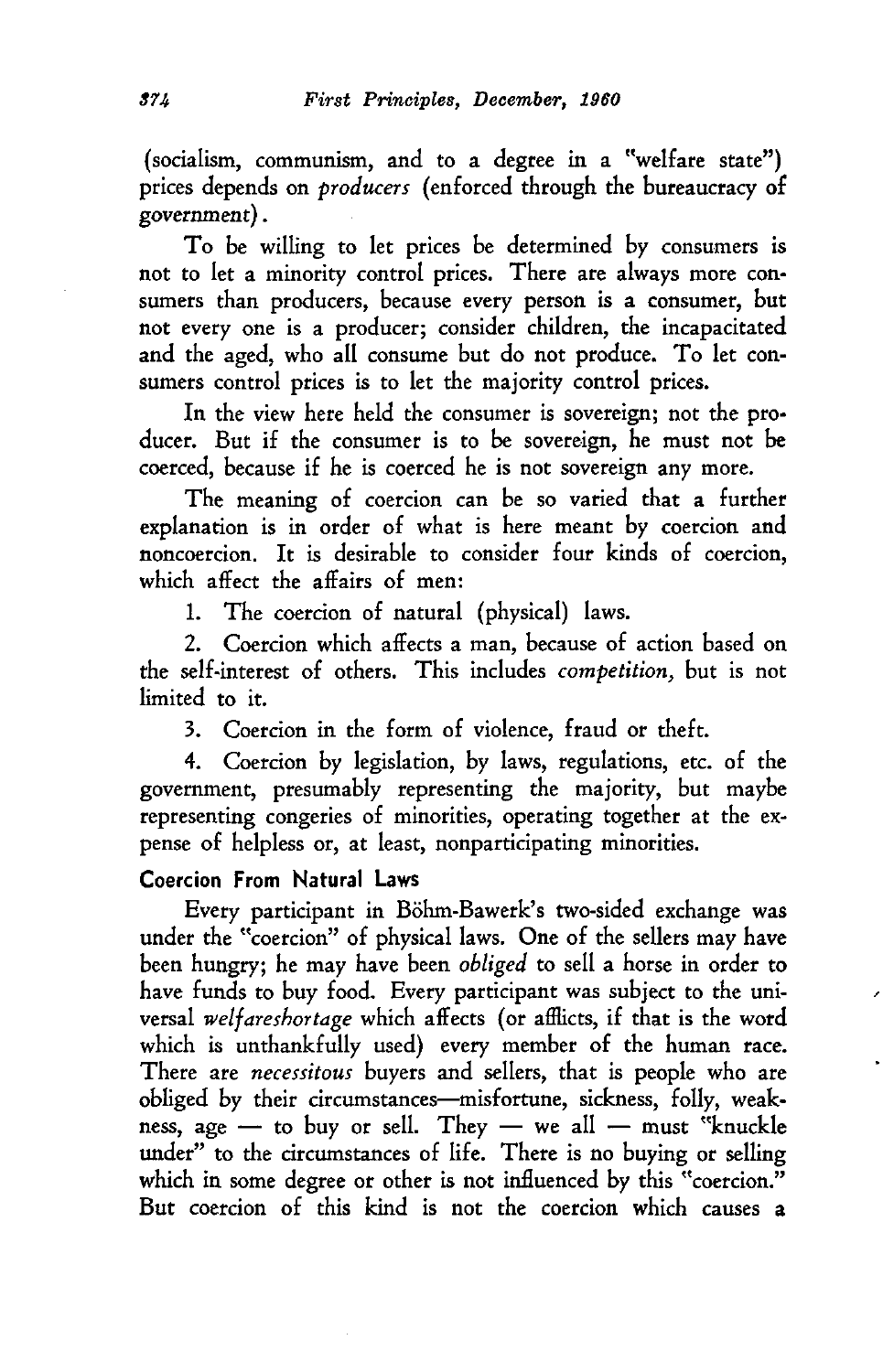resultant price to be unjust. This (1) "coercion" and (2) injustice are not relevant to each other.

#### Coercion From Others Pursuing Their Legitimate Self-Interest

b

There is a second "coercion" which operates on all of us, but which does not (simply because it is coercion of a sort) invalidate a price and make it unjust. This "coercion" is the influence on our affairs which results from others pursuing their own interests. Suppose a man is a producer of horses. Suppose, too, that he has long enjoyed a good market. But then many others undertake to get into the horse business; then the market is glutted with horses; the business is no longer good. Again circumstances, in this case in the form of competition, affect  $-$  *coerce*, in a way  $-$  the activities of the original producer of horses. But no "injustice" has been done to him. The legitimate pursuit of others of their self-interest *as they see it* is not an act of injustice, and does not create an "unjust" price, even though the resulting price does not cover costs.

Usually, moralists do not look on fellow competitors as contributors to an unjust price; they do not look critically at the people on the same side of the market as the person whom they are considering, e.g., a buyer; instead they look at the people on the other side as the parties who might be guilty of creating an injustice, i.e., the sellers. If Böhm-Bawerk's analysis makes anything clear, it is the idea that men *on the same side of the market* can adversely affect the price as much as men on the opposite side of the market. But moralists usually limit their critique to the harsh buyers relative to the sellers; or the harsh sellers relative to the buyers; (it all depends where the moralists' sympathies lie). But critique of the parties on the other side of the bargaining table when prices are being determined is also invalid. If a man wishes to buy a horse, why should anyone be obligated to sell him a horse cheaply, or sell him a horse at all? Certainly, if there is to be freedom, neither buyers nor sellers are properly to be coerced to do what they do not wish to do.

The pursuit of legitimate self-interest by other people, on the same side or the opposite side of the bargaining table, are not really coercion. What "coercion" is here improperly taken to mean *by* those who criticize the operation of the free market is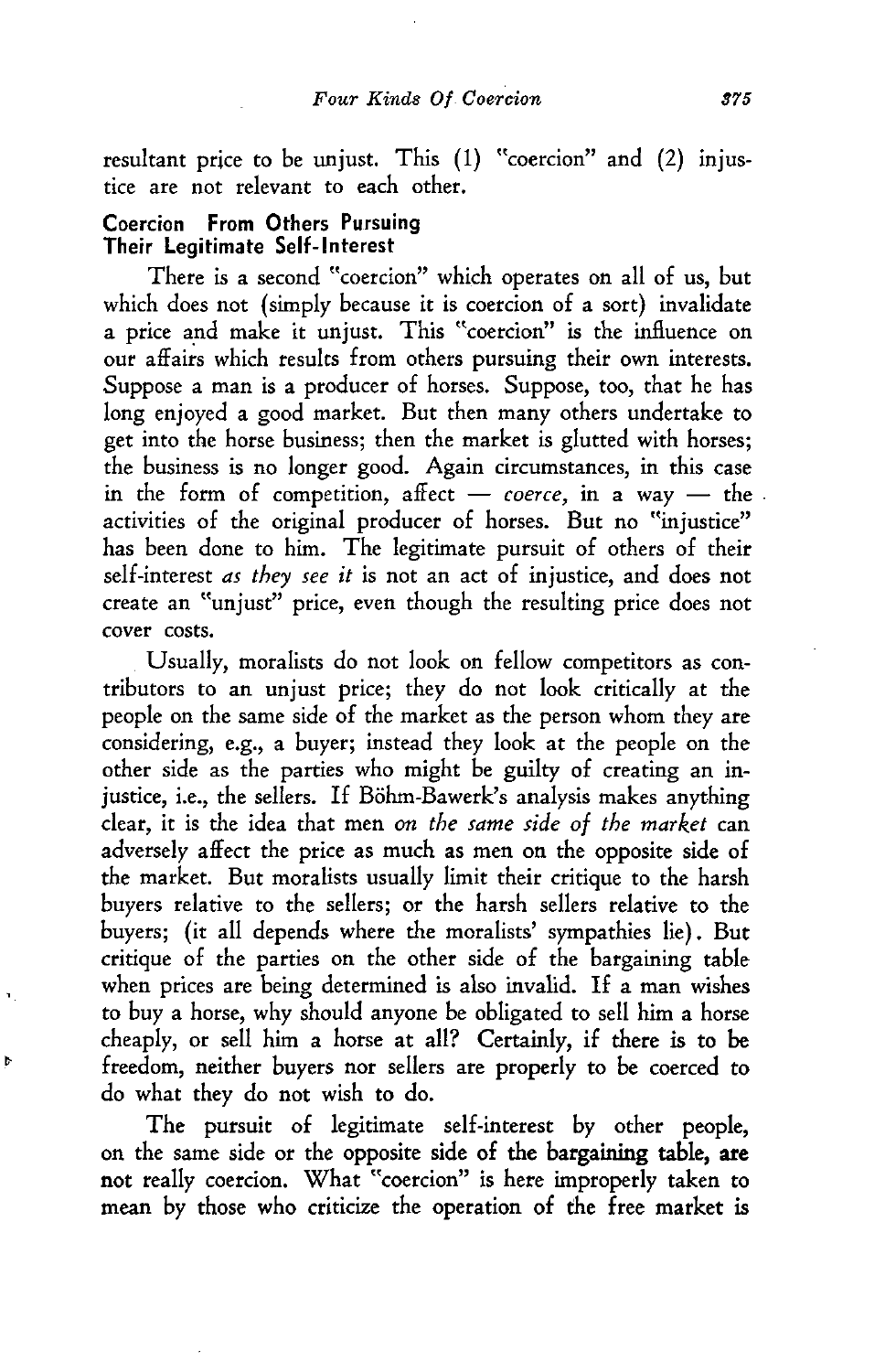*factors beyond the control of an individual.* True, the pursuit of self-regarding interests by others are not amenable to control by a particular person. But to fail-to-have-control-over-others is not equivalent to coercion by them.

### **Coercion By Violence, Fraud And Theft**

This is a *coercion* which constitutes *injustice*. This is the coercion that is forbidden in the Decalogue. This is the coercion of the wicked over the righteous; of the strong over the weak. This is the coercion which the statutes and courts of a well-ordered society will prohibit, or at least restrain.

However, such restraint (admirable as it is) is only supplementary. The best laws and the best courts *could* not function effectively alone against this evil coercion. Something more important than statutes, courts, judges and juries is needed for prices to be set noncoercively. (See the next article.)

### **Coercion By Legislation,**

#### **By Laws, Regulations, Etc.**

A may by threats and violence be able to compel B to exchange with  $A$  on terms which are unjust for  $B$ . Presumably, the *law* will come into operation to restrain *A* and protect *B.* But it is possible to pass laws or to appoint bureaucrats who may exercise discretion which will permit *A* and others with him *who together constitute a majority* to force *B* to make exchanges unfavorable to himself.  $A$ , together with  $C$ ,  $D$  and  $E$ , may pass a law which prohibits B from pursuing his legitimate self-interest in the form of planting more acres in corn or cotton; or  $K, L, M, N, O$  and  $P$ may pass a law setting a ceiling on the prices of corn and cotton. In these cases the intent of private coercion is effectuated through power based on a majority. This is simply violation of the Sixth Commandment against coercion under the lofty guise of *law* and *public will.* 

When justice, in the present analysis, is made dependent on the nonexistence of coercion, "noncoercion" refers only to the categories (1) and (2), namely, physical laws, and competition (and other manifestations of legitimate self-interest). Contrarily, the coercion which is considered to be invalid is that designated under the categories  $(3)$  and  $(4)$  in the foregoing.

The foregoing considers *justice* only. It does not consider alms or charity. Nevertheless, there appears to be a breach in the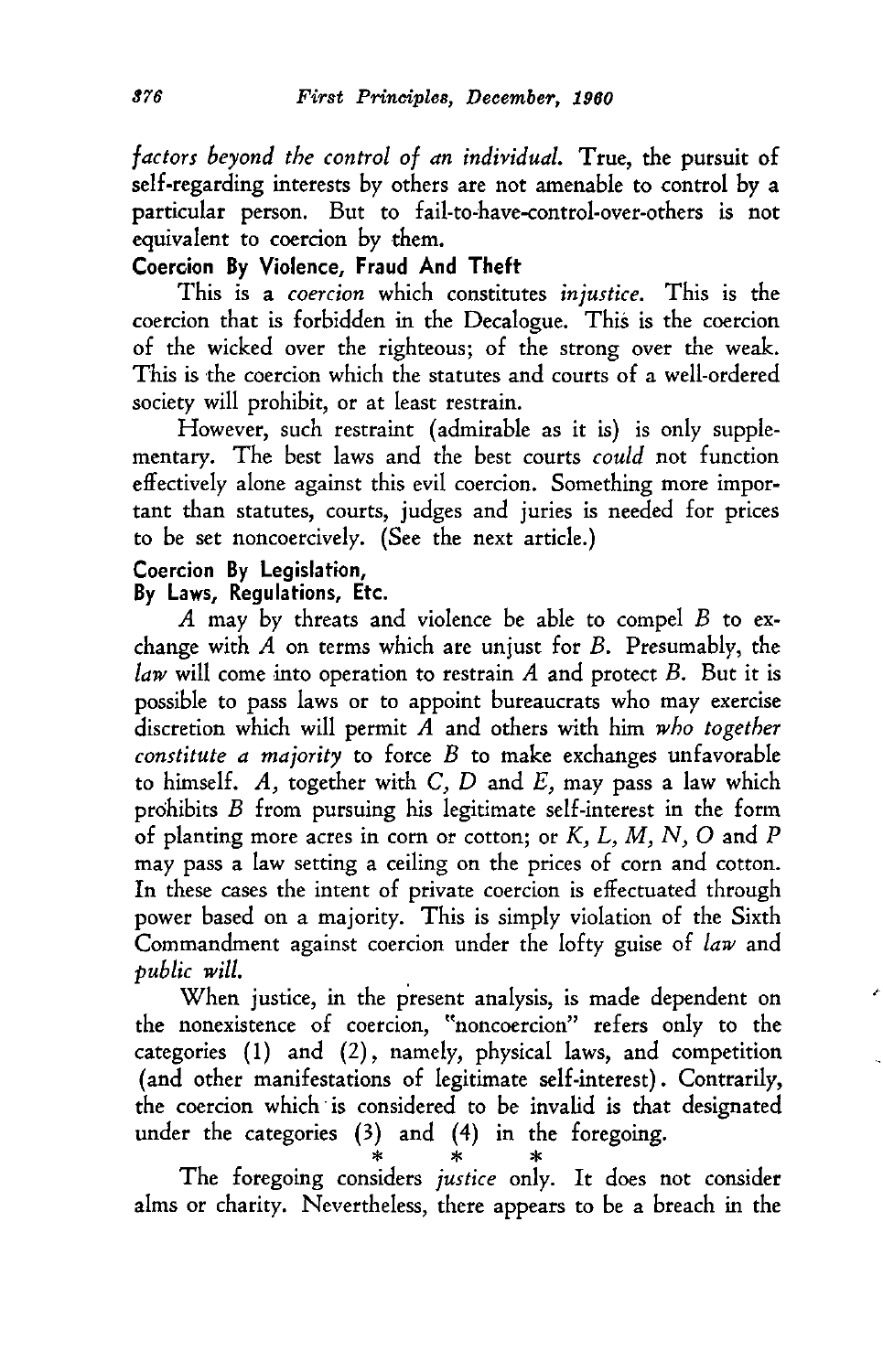situation. What about circumstances where one party to an exchange is desperate, a person whose plight is such that he has lost all his options, for example, a man who needs surgery for his life and who can pay only by selling something on short notice at a low price? What should a buyer do in such a case? Is everything to be cold-blooded and is a buyer to rub his hands in glee, and trade mercilessly at the expense of another?

Such cases arise. But they are fewer than estimated. When they do arise, the man who takes "undue advantage" of another's urgent needs is not well-regarded. Public opinion condemns him. He buys his unusual financial gains at the expense of his reputation. To be a pawnbroker is not to be in the most respected business, although to be a pawnbroker is no disgrace in itself.

But there is another side to the coin. If such an operator is really taking advantage *generally* of the unfortunate (and does not on the average have losses which require hard bargains in specific cases), then his profits will be inordinate. The business then will attract others; competition will lower the extraordinary profits to a normal level.

If then you see Johnson driving a merciless bargain with Brown, why not step in yourself and offer Brown something better, taking for yourself only what is an "ordinary return" and not exploitive of Brown. The best way to correct the hard bargains of others  $-$  from which they make extraordinary profits  $-$  is to compete with them. It is not meritorious to sneer at pawnbrokers; if pawnbrokers drive too hard bargains, the thing to do is to go into the pawnbroker business on a more considerate basis.

But you may discover that pawnbrokers must operate  $-$  on the average  $-$  as pawnbrokers do, or else you will lose money. If you nevertheless stay in the business and lose money, you are really making contributions to charity. You are no longer in an exchange business, but in an alms-giving business.

# **How The Market Protects The Individual Trader**

Þ

In a free market, with enough buyers and sellers so that there is two-sided exchange, is the inexperienced and nonpowerful seller or buyer *protected* reasonably against others - the powerful, the shrewd, the veterans?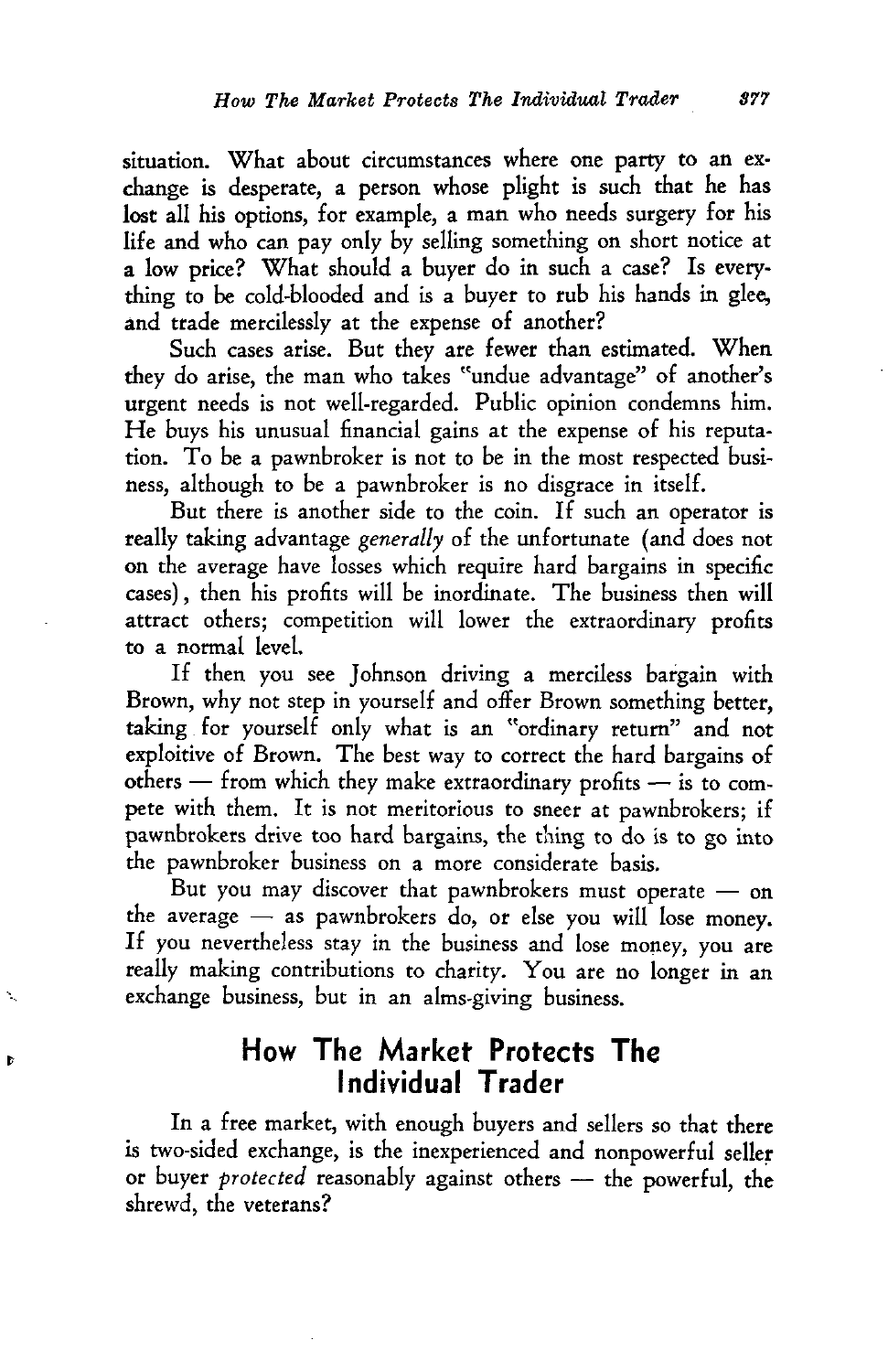That is an important question, because the customary assumption is that an inexperienced, uninformed, nonrich buyer or seller is at a grave disadvantage, and needs to be protected against others by a paternalistic bureaucrat. Such a buyer or seller is thought to be "on his own," unassisted by others, and consequently exploitable. Such an assumption has been shown to be invalid by the analysis earlier in this issue and in the two preceding issues. The true situation is worthy of a descriptive summary.

1. There are two marginal pairs. One of the pairs is the last to make an exchange; call them the first pair; see items marked (a) in Table I. The other is the first of the pairs not to make an exchange; call them the second pair; see items marked (b) in Table I. The first pair determines the participants. The second pair determines the range of prices, because the second pair has a price range within the first. In regard to actual trading, it is the first pair that is ultimate. In regard to price, it is the second pair that is ultimate.

2. In two-sided exchange, the individual buyer or seller does not set the price; the second marginal pair does. See pages 331-342. Everybody who makes an exchange, other than the excluded marginal pair, makes a good deal *for himself* by exchanging. Even the two members of the first marginal pair (Ae and Be) gain from the exchange; what they get is subjectively more valuable to them than that with which they part. But all the others who are in the pairs which have a still greater capability for exchange than the first marginal pair have an even bigger spread between their subjective valuations and the price range set by the second marginal pair. Those with large capability of exchange are big gainers, whereas the members of the first marginal pair are modest gainers.

Gains to individuals from exchanges are therefore never perfectly equal; (what is meant in this case by *gains* is the spread between the subjective value to a person of what he surrenders versus the subjective value to him of what he receives in place of it).

3. Those with still smaller capacity for exchange than the first marginal pair, simply are not willing to make a deal to which others will agree. They are outside of the market, but they hover on the edge, and when their valuation and that of others change, they may be able to participate.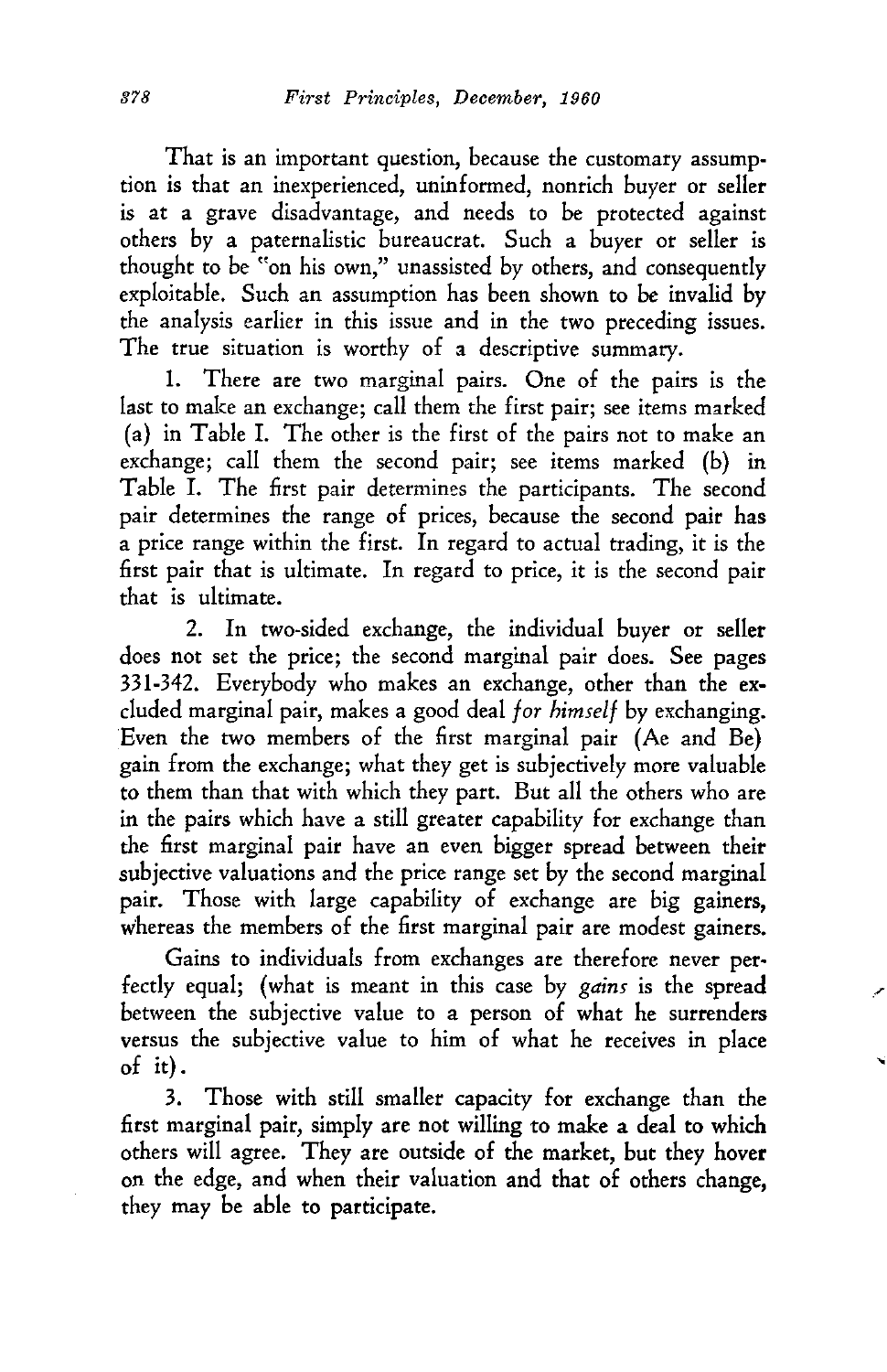4. The second marginal pair, whoever they *happen* to be, determine the price. That one would-be buyer and one would-be seller constitute the ultimate marginal pair in regard to price is not *their* doing. That the ''lot" falls on them to be that marginal pair depends on how many others there are ahead of them in capability to exchange. If one of these drops out or another comes in, there will be a shift in the marginal pair.

Bohm-Bawerk is meticulous and detailed in regard to the marginal pairs in his exposition; see page 336. His explanation of the marginal pairs is complex. If the answer in regard to price determination is to be simplified, then it would read this way: *the marginal pair consists of the would-be buyer and the would-be*  seller who come the closest to making an exchange but fail. The price will fall between the bid of that would-be buyer and the offering of that would-be seller. (In Bohm-Bawerk's illustration that buyer was  $Af$  bidding \$210 and that seller was  $Bf$  offering a horse at  $$215.$ )

5. It is now possible to state a conclusion in genuinely twosided exchanges of commodities or services, namely: an inexperienced or weak buyer or seller, provided he informs himself on what the market is:

(a) will not be able to *buy* or sell if his subjective evaluation is outside the range of the marginal pairs; he will not make an exchange, because he has priced himself one way or the other more demandingly than the real market; consequently, he cannot be "hurt" *by* others:

(b) he will be able to *buy* or sell advantageously to himself if he is not one of the second marginal pair determining price, but has a greater capacity of exchange than the members of that marginal pair. He will be getting a higher price if he is a seller, or paying a lower price if he is a buyer, than his subjective valuations indicated, and than he was actually willing to deal. He does not lose; he gains.

È

6. If he was too opinionated to heed what the higgling of the market revealed the valuations of the second marginal pair to be, he should blame himself. If he had ascertained what the market is, he needed only to make his own offer better than that of the second marginal pair (if his subjective valuations permitted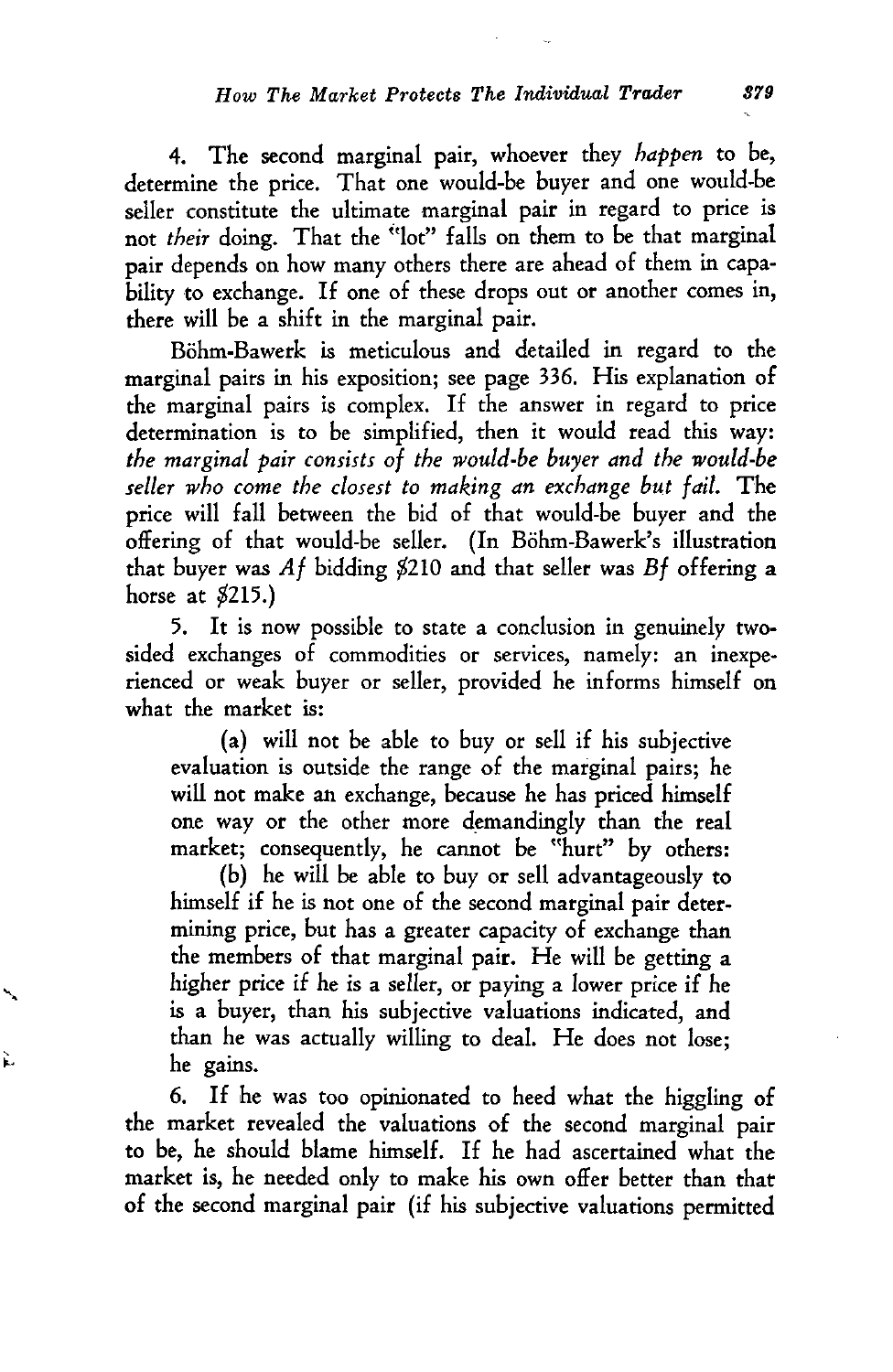that), and then he would have made an exchange advantageous to himself.

Nothing in this world promotes justice more than the development of genuine two-sided exchanges in the "markets" of the world, for commodities and services. Competition in two-sided markets protect men far more than judges, bureaucrats or policemen.

## **Relation Between Prosperity, Principles Of Morality, And Pricing**

Natural Poverty Of Men Safety Of Property A Prime Requisite To Prosperity Exchange, As A Requisite To Prosperity Pricing As The Crux Of Exchange The Term, Right Of Property, As A Violation Of Occam's Razor The Socialist-Communist System Of Pricing Cannot Be Other Than Plagiarized (Copied) From Free Markets, And Cannot Become World-Wide Backward Nations Must Adopt Free-Market Pricing A Destructive Factor Presently Incorporated In The Markets Of The Western World

More should be written about pricing, but the foregoing must suffice. A few remarks will be presented regarding the cause of poverty, the requisite foundation of prosperity, the beneficent effects of exchange, how exchange depends on *free-market pricing*, how socialism-communism cannot become world-wide as an economic system, how the backward nations must adopt free-market pricing if they wish to escape their economic backwardness, and how the free market pricing system is being undermined in the Western World by a deplorable policy of emitting fiduciary media.

Although understanding the free-market system as it has been explained in the foregoing is of great importance, the principles on which free-market pricing rest are of even greater importance. **Natural** Poverty **Of Men** 

\_\_ ....

The Hebrew-Christian account of the origin of man makes clear that man was created *poor.* He was a wandering fruit, berry and nut picker. He was at once presented with the problem whether he would stay in that condition by refusing to recognize property rights; the fruit of one tree in the Garden of Eden was reserved from him. On test he refused to recognize property rights, and ate. By this act he disqualified himself from organizing a settled society, because in such a society property must be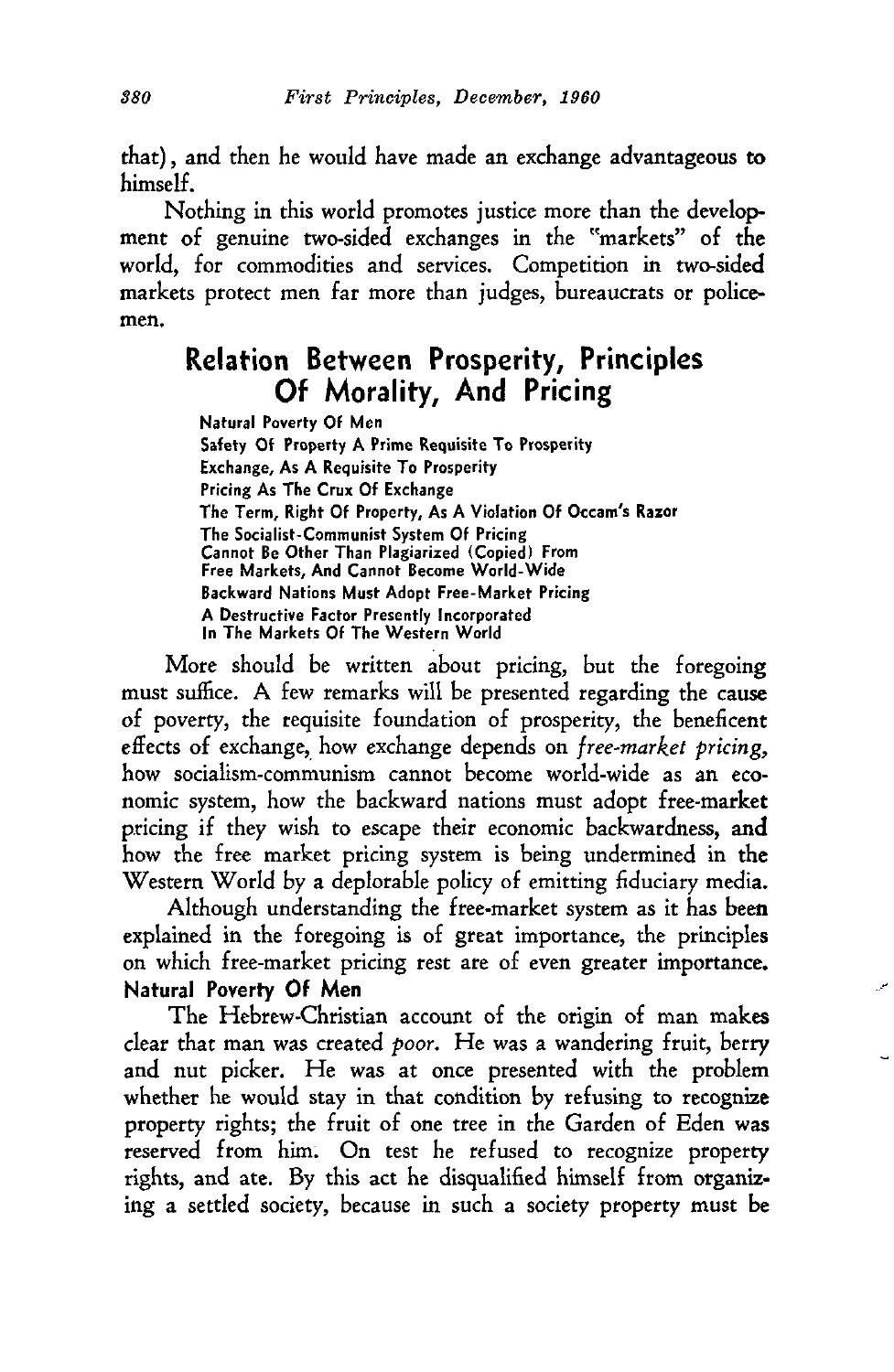safe. The alternative was to continue to be a wanderer subsisting off what grew naturally. That is a system that can survive without property rights. It is a system of "first come, first served," or a system of "finders are keepers." But it is the poorest and most precarious system for survival. That is what happened to Adam; he was driven out to be a wanderer.

#### Safety Of Property A Prime Requisite To Prosperity

Although to be a gleaner of berry, fruit and nut trees and a hunter and fisher does not require strong property rights, to be a tiller of the soil does require it.

No society can have a good living until its members work to increase production by tillage, rather than glean what grows naturally. A man will not work to produce unless he expects to have a fairly sure claim to the results. Property rights are essential for a society based on tillage; (these rights may be for a tribe in some cases, rather than for an individual}. If the remuneration of productive labor is in doubt, men will take to marauding rather than to working. Even primitive prosperity depends, therefore, on property rights.

The greater the amount of property that exists, the greater the. need for property rights. The prime foundation under prosperity in the Western World is the existence there of a large amount of *capital per capita.* The lesser prosperity everywhere else in the world exists because there the capital per capita is less. Capital per capita is less there because property has been less safe there. Cause and effect are obviously operative in this situation.

### Exchange, As A Requisite To Prosperity

If men were berry pickers for centuries, and tillers of the soil with each family producing only for its own consumption for further centuries, the increase in savings and capital and the discovery of the benefits of specialization in production inevitably brought on a third era-the era of exchange.

The modern age is the acme of what men have been able to develop thus far in an exchange economy. By specialization, especially with the aid of capital (tools, power, etc.), production has been enormously increased in areas in which the Western Economic System prevails. Shoes are made today by mass meth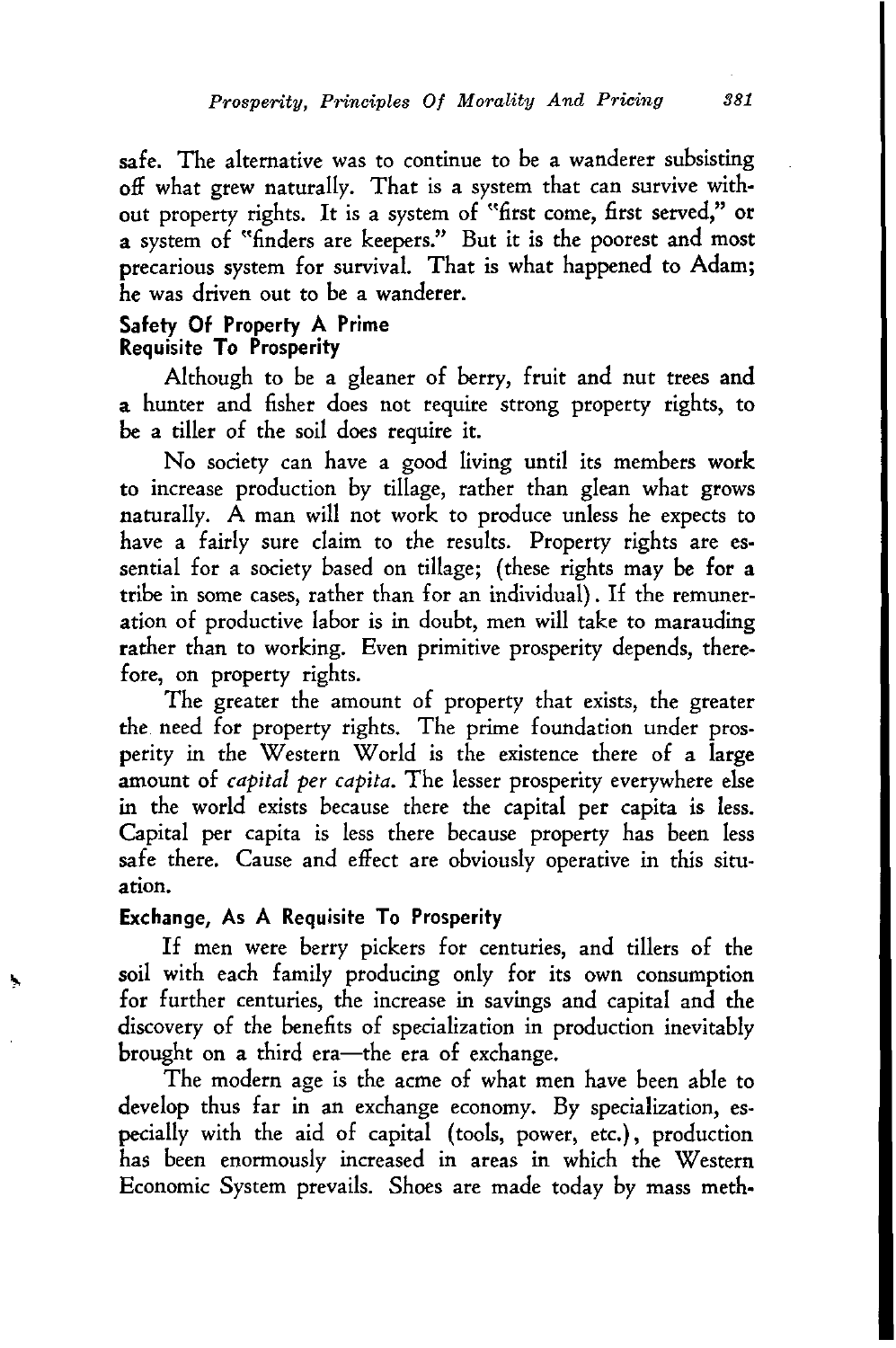ods; similarly bread, etc. But mass-produced shoes and bread, etc., must be *exchanged.* Exchange and prosperity are inseparable today.

#### Pricing As The Crux Of Exchange

But when exchange became the basis of prosperity which was beyond what could be raised self-sufficiently on an isolated farm and consumed there, then the prices by which the exchanges were accomplished became of crucial importance. To "coerce" the prices in exchanges in its result was the same thing as marauding a settler's farm. In the one case, the marauder would merely wait until harvest; in the other, he would simply wait until the time when the price was to be determined. In an exchange economy, then, unless prices are "free," the right of ownership of property is effectually frustrated or "frustratable." To rob a man today it is not necessary to trespass on his property, beat him, and seize his goods; instead, merely force him to sell for less or buy for more. That is a suaver way to rob, and it is the way that it is being done.

### The Term, Right Of Property, As A Violation Of Occam's Razor

Right of ownership is not a special right, which the Decalogue failed to specify. Right of ownership is *implicit* in three of the Commandments against {1) coercion (the sixth), (2) theft (the eighth), (3) falsehood or fraud (the ninth).

It is legitimate to give one of the consequences inherit in those Commandments a new name, to wit, *right of property,* but . the "right" is fully included in three Commandments themselves. Deny to men the right to coerce, steal and defraud, and you have thereby legislated private property.

In a sense, it is never necessary to use the term, right of property, or to appeal to that right. Omit the term entirely, as a violation of Occam's Razor, *Entia non sunt multiplicanda praeter necessitatem.* Instead, keep matters simple - mention only, insist only, on the three pertinent Commandments in the Decalogue. Save yourself the trouble of coining a new term, right of property, beyond the Commandments.

To understand the causal connection between the Commandments and the right of private property is tantamount to realizing that price controls are contrary to the Decalogue.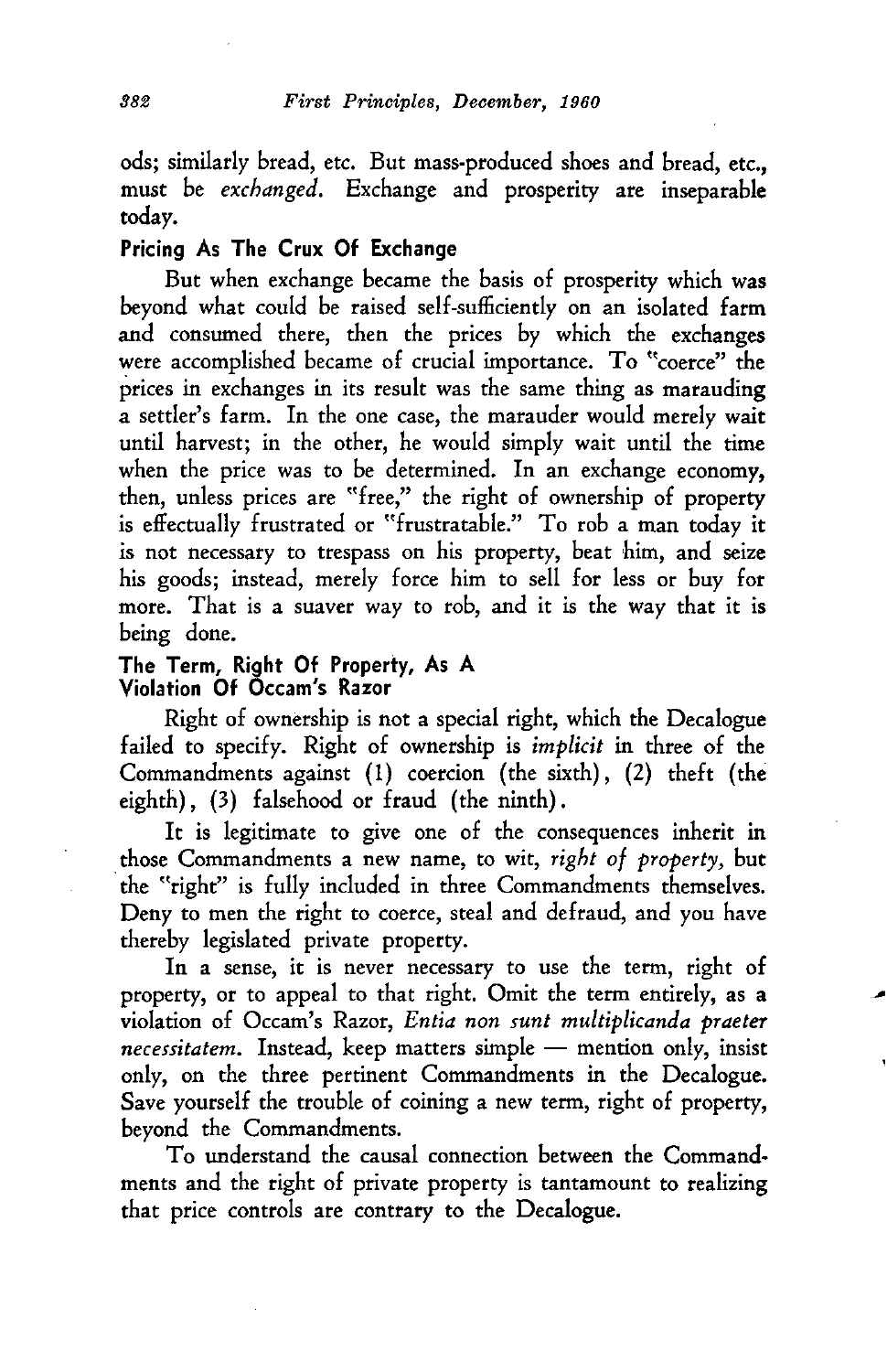#### **The Socialist-Communist System Of Pricing Cannot Be Other Than Plagiarized (Copied) From Free Markets, And Cannot Become World Wide**

The Böhm-Bawerk exposition of price formation, presented in the foregoing issues, entails a clear understanding of simple but in some cases unfamiliar ideas: (1) marginal pairs, (2) marginal utility, (3) subjective value, (4) scarcity, (5) welfareshortage, (6) noncoercion (freedom), (7) nondeception (honesty). Value and price in this system depend on demand.

The socialist-communist system is different. It does not use these concepts, but has irrational and mystical thought categories contrary to fact. In simplest language, socialists-communists declare that value and price depend on costs.

*Can an economy be built on valuations based on costs?* The answer is, *No*. See the conclusive argument against the independent workability of the socialist-communist proposed price system in Ludwig von Mises's, *Socialism,* (Yale University Press, New Haven, Conn., 1951), pages 131ff. and elsewhere. Mises shows that if the *whole* world is organized on a socialist-communist basis, the world will then be devoid of the factual material necessaty for economic calculation and planning.

Presently, socialist-communist political economies are plagi $arizers$  - copiers - of prices set in free market countries. They may be unconscious plagiarizers, but their system, if independent and able to lean on nothing else, is unworkable.

#### **Backward Nations Must Adopt Free-Market Pricing**

b

The Free World, befuddled *by* fallacies, and confused *by*  credit intricacies and dishonesties which have become incorporated in its monetary system, has lost virile faith in the unique merit and workability of price formation in a free market, *according to the Commandments in the Decalogue.* The Free World no longer "exports" the ideas on which its original welfare depended; it is itself carrying on only on the momentum of the institutions established *by* ancestors who did understand first principles.

But the backward nations cannot emerge from their plight unless they adopt the original principles of price formation on which the prosperity of the Western World has been built. The